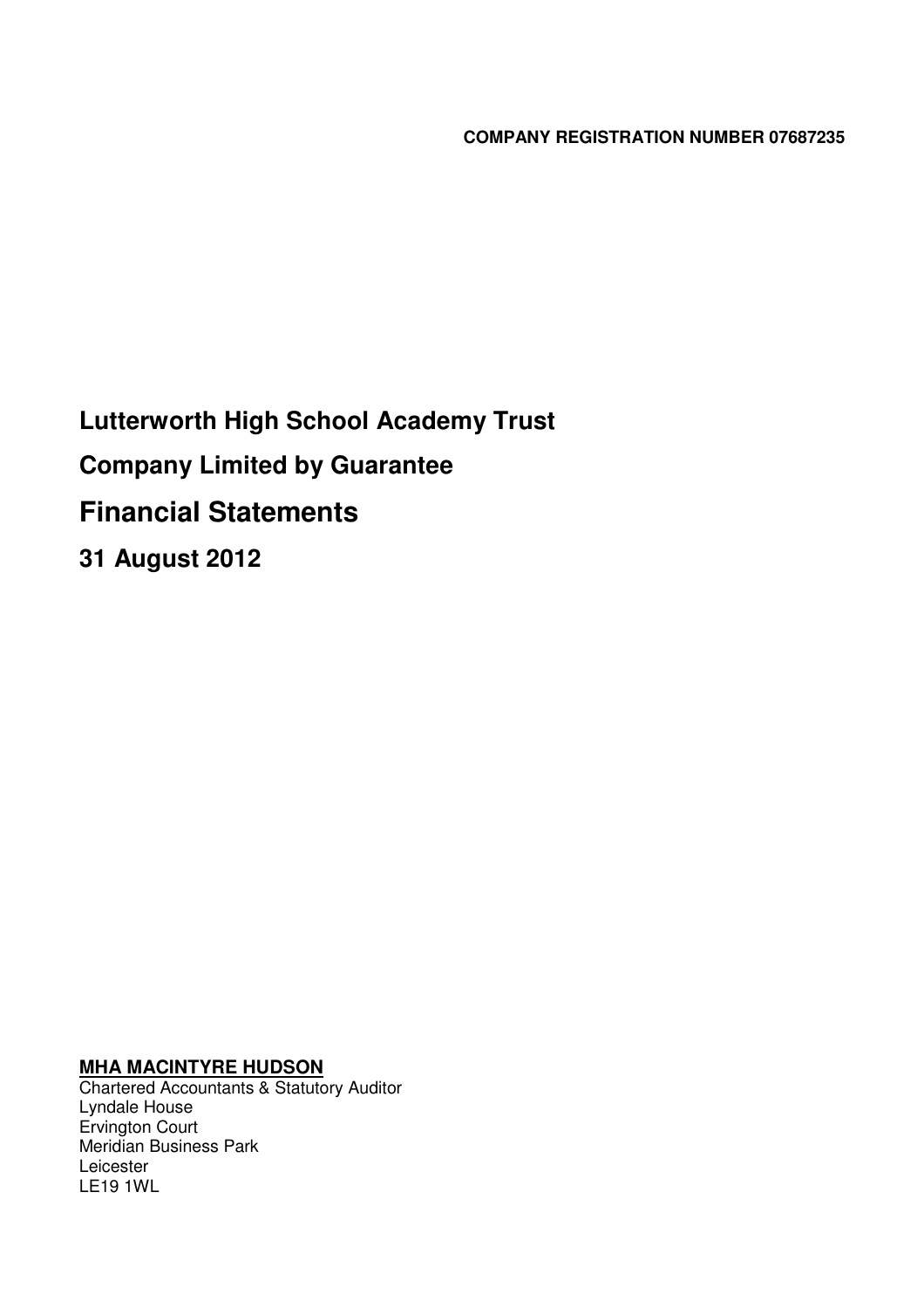## **Financial Statements**

## **Period from 1 August 2011 to 31 August 2012**

| <b>Contents</b>                                                                                                                                | Page |  |
|------------------------------------------------------------------------------------------------------------------------------------------------|------|--|
| Reference and Administrative Details                                                                                                           | 1    |  |
| Governors' Annual Report                                                                                                                       | 3    |  |
| Governance Statement                                                                                                                           | 9    |  |
| Statement on Regularity, Propriety and Compliance                                                                                              | 12   |  |
| Independent Auditor's Report to the Members                                                                                                    | 13   |  |
| Independent Reporting Accountant's Assurance Report on Regularity to<br>Lutterworth High School Academy Trust and the Education Funding Agency | 15   |  |
| Statement of Financial Activities (incorporating the<br>Income and Expenditure account)                                                        | 17   |  |
| <b>Balance sheet</b>                                                                                                                           | 18   |  |
| Cash flow statement                                                                                                                            | 19   |  |
| Accounting policies                                                                                                                            | 20   |  |
| Notes to the financial statements                                                                                                              | 24   |  |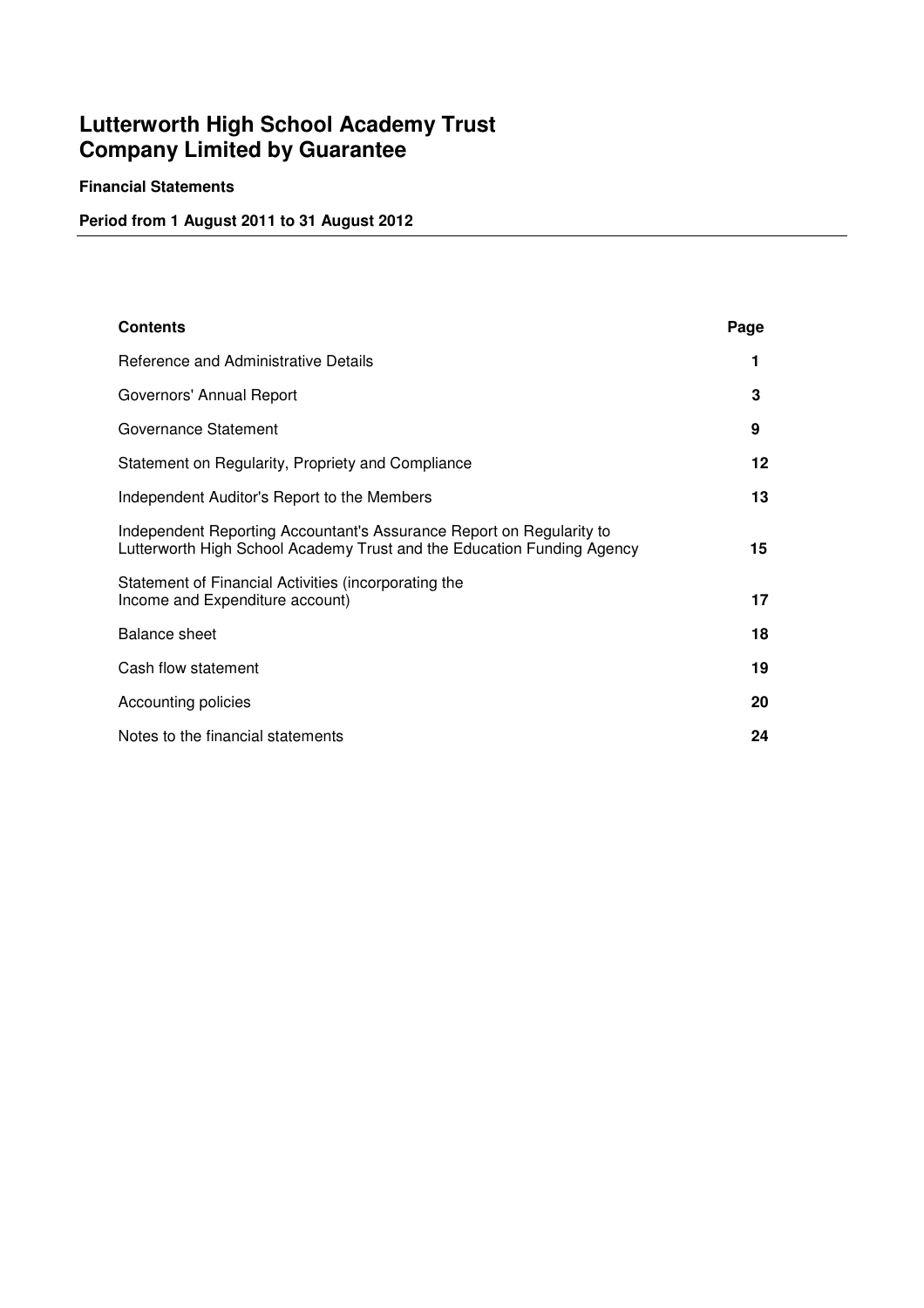## **Reference and Administrative Details**

| <b>Company Name</b>                | Lutterworth High School Academy Trust                                                                                                                                                                                                                     |
|------------------------------------|-----------------------------------------------------------------------------------------------------------------------------------------------------------------------------------------------------------------------------------------------------------|
| <b>Company Registration Number</b> | 07687235                                                                                                                                                                                                                                                  |
| <b>Principal Office</b>            | Woodway Road<br>Lutterworth<br>Leicestershire<br><b>LE17 4QH</b>                                                                                                                                                                                          |
| <b>Governors</b>                   | Michael Murphy* and ** (Chairman)<br>Janet Jones** (Vice Chair)<br>Valerie Sharp* and **<br>Debbie Aitkenhead<br>Nora Parker (Headteacher and Accounting Officer)*<br>Danny Gill*<br>Louise Kenton*<br>Richard Holding*                                   |
|                                    | * Members of the Personal and Finance Committee<br>** Board Members                                                                                                                                                                                       |
| <b>Secretary</b>                   | <b>Helene Chadwick</b>                                                                                                                                                                                                                                    |
| <b>Senior Leadership Team</b>      | Nora Parker (Headteacher)<br>Jane Nicolle (Deputy Headteacher)<br>Richard Salter (Assistant Headteacher)<br>Edy O'Connor (Assistant Headteacher) - resigned 31 August 2012<br>Jackie Underwood (Operations Manager)<br>Helene Chadwick (Business Manager) |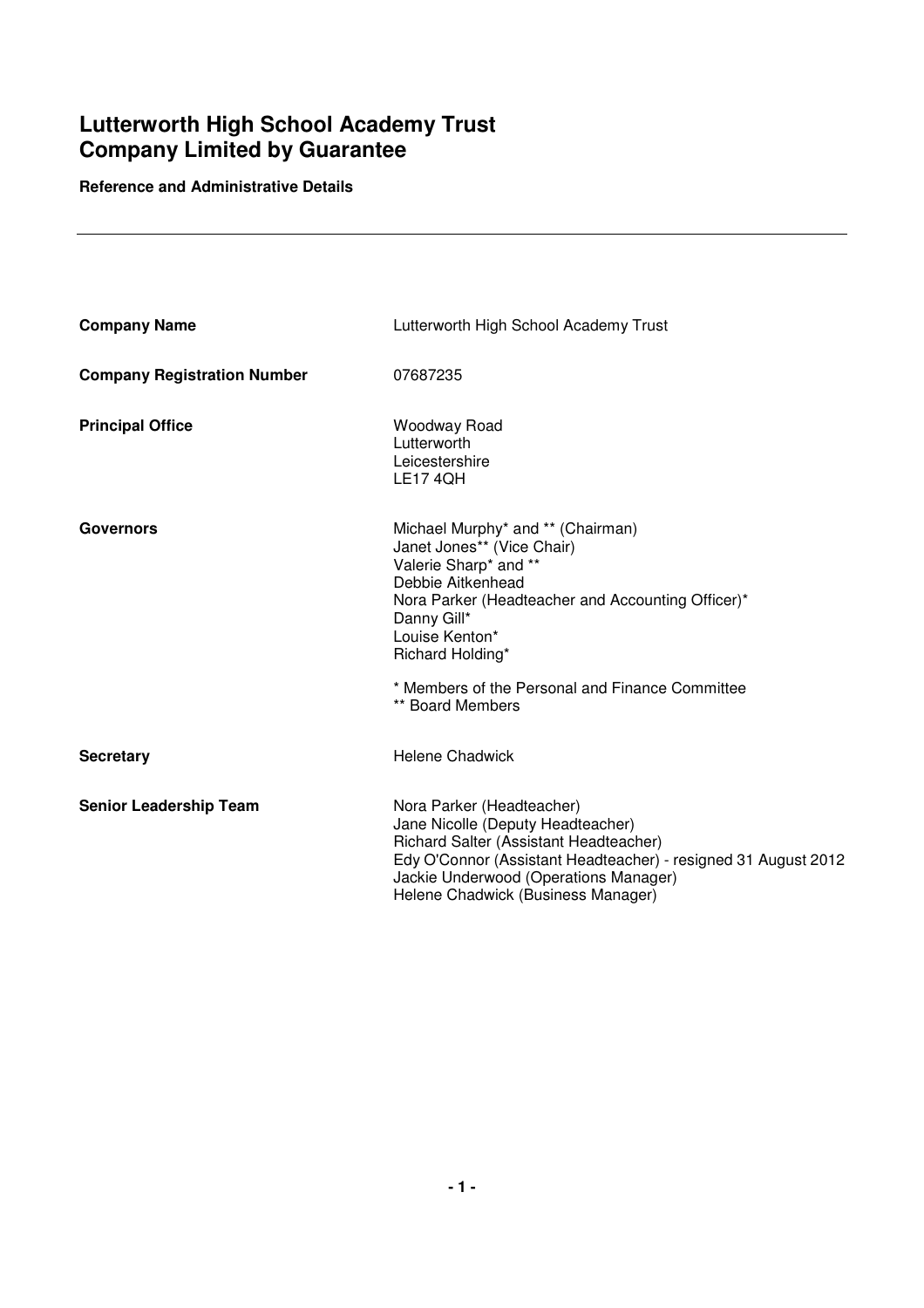**Reference and Administrative Details**

| Auditor           | <b>MHA MacIntyre Hudson</b><br><b>Chartered Accountants</b><br>& Statutory Auditor<br>Lyndale House<br><b>Ervington Court</b><br>Meridian Business Park<br>Leicester<br><b>LE19 1WL</b> |  |
|-------------------|-----------------------------------------------------------------------------------------------------------------------------------------------------------------------------------------|--|
| <b>Bankers</b>    | Lloyds Banking Group plc<br>4 Bell Street<br>Lutterworth<br>Leicestershire<br>LE174DW                                                                                                   |  |
| <b>Solicitors</b> | <b>Walker Morris Solicitors</b><br><b>Kings Court</b><br>12 King Street<br>Leeds<br>LS1 2HL                                                                                             |  |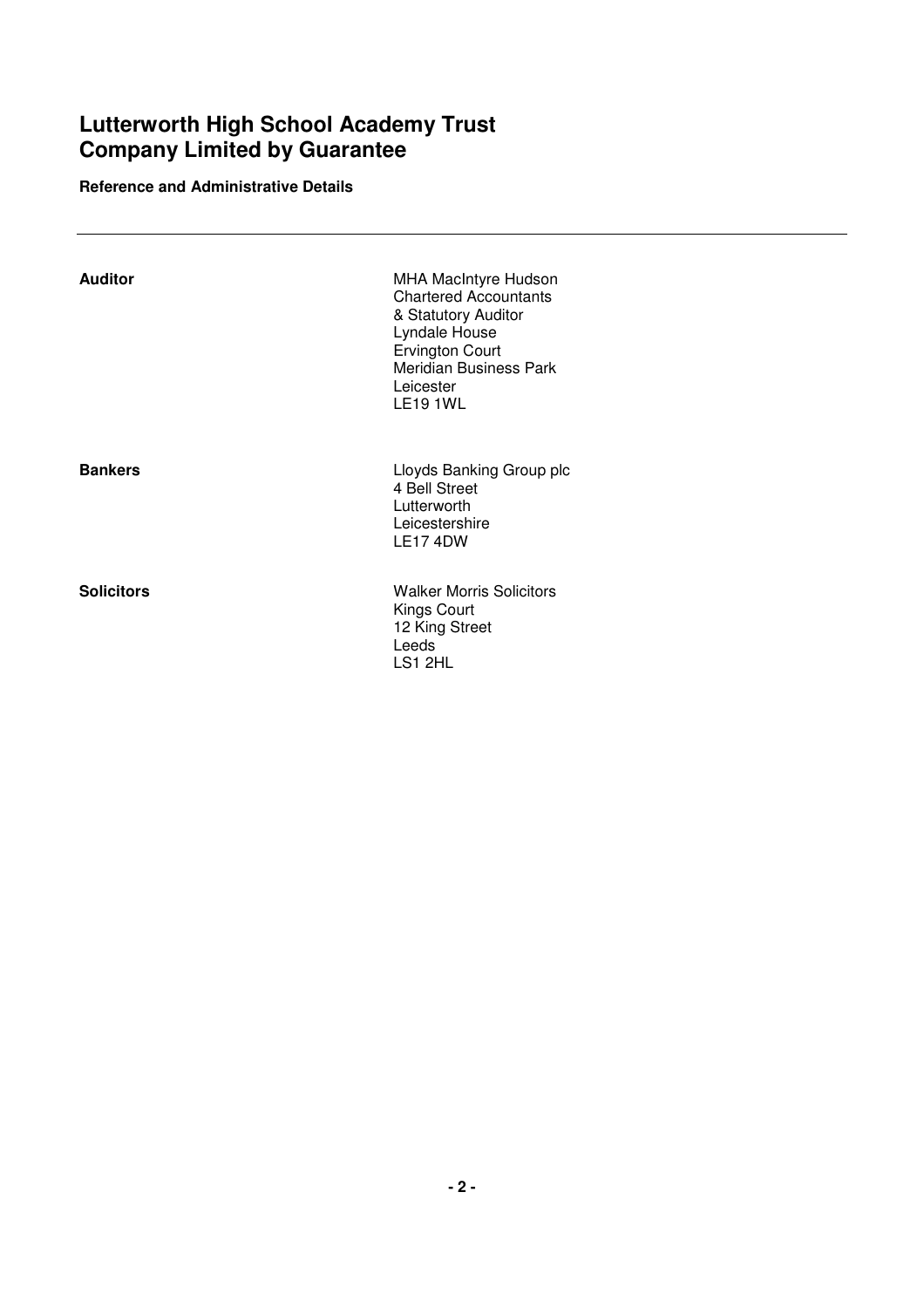## **Governors' Annual Report**

## **Period from 1 August 2011 to 31 August 2012**

The Governors, who are also directors for the purposes of company law, have pleasure in presenting their report and the financial statements of the charitable company for the period from 1 August 2011 to 31 August 2012.

### **Reference and Administrative Details**

Reference and administrative details are shown in the schedule of reference and administrative details on pages 1 to 2 of the financial statements.

#### **The Governors**

The Governors who served the academy during the period were as follows:

Michael Murphy<sup>\*</sup> and <sup>\*\*</sup> (Chairman) Janet Jones\*\* (Vice chair) Valerie Sharp\* and \*\* Debbie Aitkenhead Nora Parker\* (Headteacher and Accounting Officer) Danny Gill\* Louise Kenton\* Richard Holding\*

\* Members of the Personal and Finance Committee \*\* Board Members

Karen Pearce, Gordon Proctor, Beverley Huck, Elaine Holloway, Karen Miles, David Venables, Susan Kidman and Gerald Growney acted as Governors during the period but resigned prior to the date of approval of these financial statements.

## **Structure, governance and management**

#### **Constitution**

Lutterworth High School Academy is a company limited by guarantee and an exempt charity. The charitable company's Memorandum and Articles of Association are the primary governing documents of the Academy.

The Governors act as the trustees for the charitable activities of Lutterworth High School Academy and are also the directors of the charitable company for the purposes of company law. The charitable company is known as Lutterworth High School Academy Trust, known only as Lutterworth High School.

Details of the Governors who served throughout the year except as noted are included in the Reference and Administrative Details on the previous page.

## **Members' Liability**

Each member of the charitable company undertakes to contribute to the assets of the charitable company in the event of it being wound up while they are a member, or within one year after they cease to be a member, such amount as may be required, not exceeding £10, for the debts and liabilities contracted before they ceased to be a member.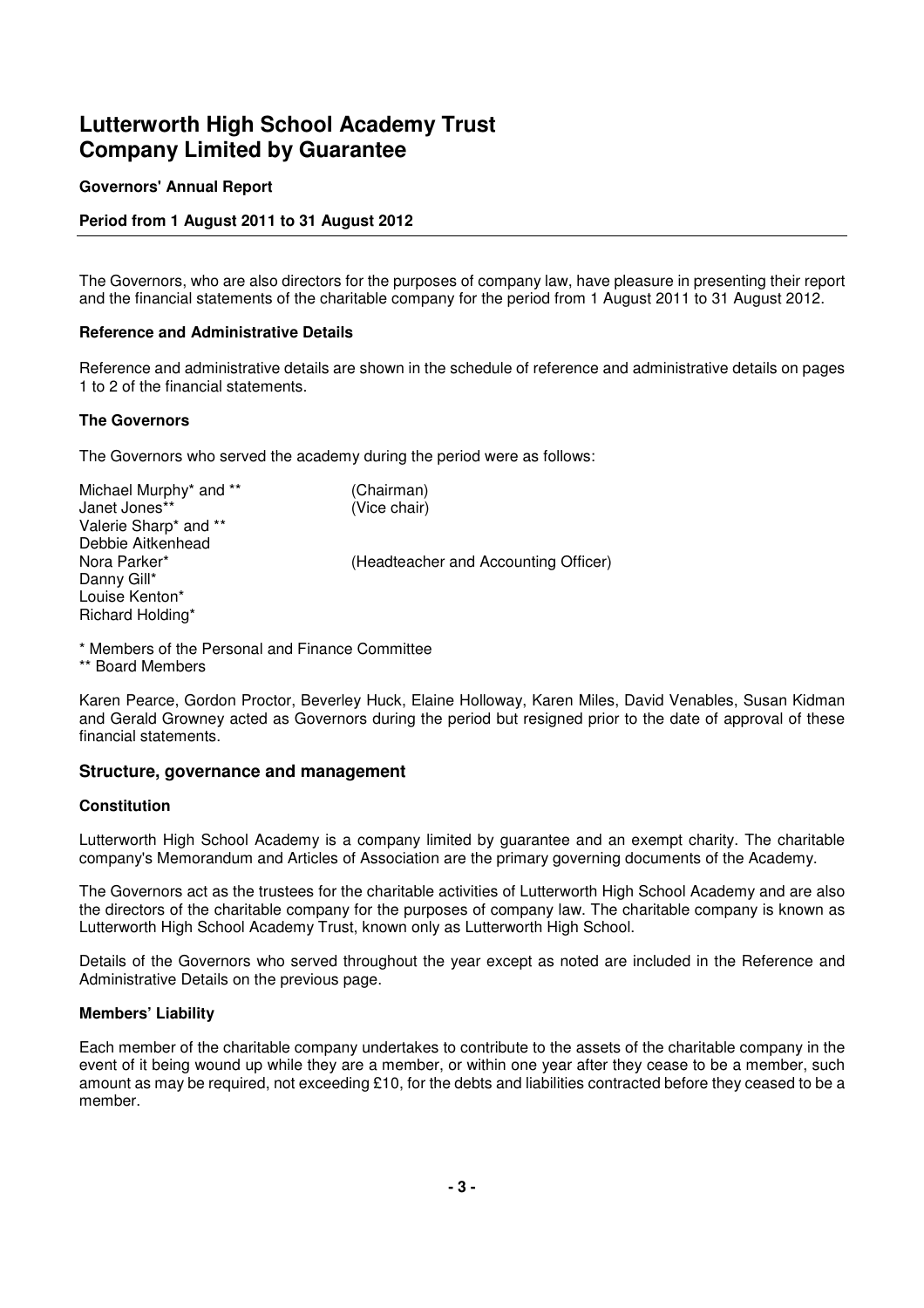## **Governors' Annual Report**

## **Period from 1 August 2011 to 31 August 2012**

### **Governors' Indemnities**

The Companies Act 2006 s236 requires disclosure concerning qualifying third party indemnity provisions. Governors benefit from indemnity insurance to cover the liability of the Governors which by virtue of any rule of law would otherwise attach to them in respect of any negligence, default or breach of trust or breach of duty of which they may be guilty in relation to the Academy Trust. The cost of this insurance in the year was £1022.

#### **Principal Activities**

Lutterworth High School has an outstanding reputation as a provider of quality education, sitting at the heart of the community with a firm commitment to ensuring that all of our students feel secure and challenged during their time in school. Our aim is to make everyone feel engaged and excited by learning and to experience the pleasure of achieving personal goals as well as working together as active and valued members of our school.

We are committed to creating and maintaining a working environment where students are keen to learn and respond positively to differing needs and priorities with the right balance of support and challenge. In so doing we believe that all our students have every opportunity to leave our school as confident, articulate and socially adept members of society. We aim to work effectively and proactively with home to provide the quality of education that our students need and deserve.

#### **Method of Recruitment and Appointment or Election of Governors**

Recruitment of Governors is outlined in the Memorandum of Articles. Members may appoint up to 6 Governors. Governors may Co-opt up to 3 Governors. The appointment of staff Governors is via a process of a staff ballot. Appointment of Parent Governors is made via parent ballot.

## **Policies and Procedures Adopted for the Induction and Training of Governors**

Governor induction training alongside a menu of extensive specialized training is available through the local network of schools to support all new Governors. The Academy buys into the LA Governor Development Service who across the Governing Body offer further Governor training. A skills matrix is being developed to identify areas of strength and weakness.

#### **Organisational Structure**

The Board of Members meet at least annually to appoint new member Governors and to receive the annual accounts. The Full Governing Body meet at least 3 times per year and at each meeting they receive the minutes and reports of the 3 sub committees:-

- 1. Personnel and Finance which meets at least 3 times per year
- 2. Teaching and Learning which meets at least 3 times per vear
- 3. Health and Safety which meets at least 3 times per year

The day to day management of the school is delegated to the Headteacher who has appointed a Leadership team who meet weekly to discuss both strategic and day to day responsibilities.

A scheme of delegation has been approved which provides a clear line of responsibilities at all levels.

## **Risk Management**

A thorough Risk Management Assessment has been conducted using guidelines provided by the EFA and has been assessed and approved via Personnel and Finance Committee along with the Statement of Internal Control.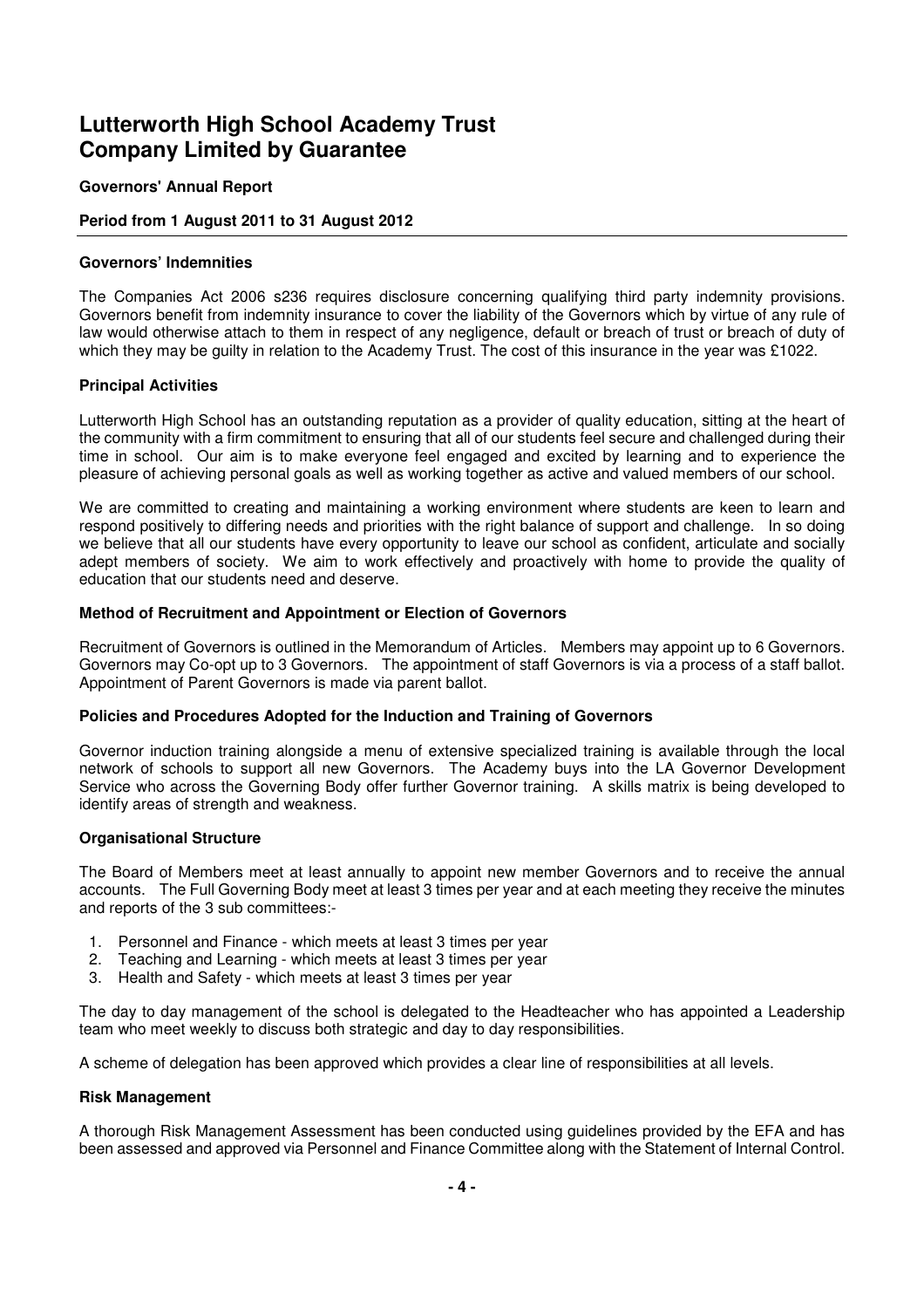## **Governors' Annual Report**

### **Period from 1 August 2011 to 31 August 2012**

The assessment involved identifying the types of risk the Academy faces, prioritising them into operational and financial impacts, accessing the likelihood of the occurrence and the impact that the occurrence will have on the Academy, putting in place controls to mitigate such risks. Whilst reviewed via the Personnel and Finance Committee on an annual basis the Risk Register is a live document which will be is reviewed regularly with Governors and Management.

#### **Objectives and activities**

#### **Objects and Aims**

Lutterworth High School is smaller than the average-sized secondary school for students aged 11-14. It converted to Academy status in August 2011. Most students (94%) are White British and a below average proportion is from minority ethnic heritages. A few students are of Traveller heritage. The proportion of students identified with disabilities and those with special needs and the proportion with a statement of special educational needs are well below average. The proportion of students eligible for free schools meals is very small in relation to schools nationally. The school was awarded specialist status in technology in partnership with the local college in 2008. The school recently gained the Stephen Lawrence Award in April 2012.

Lutterworth High School was recently inspected in January 2012 and was judged outstanding.

The Governors confirm that they have referred to the guidance contained in the Charity Commission's general guidance on public benefit when reviewing the charity's aims and objectives and in planning future activities. The Governors believe that the Academy's admissions policy and its achievements and performance in the year (as outlined below) provide clear evidence that the Academy is meeting its obligations as a charity to deliver public benefit.

#### **Going Concern**

After making appropriate enquiries, the Governing Body has a reasonable expectation that the Academy Trust has adequate resources to continue in operational existence for the foreseeable future. For this reason it continues to adopt the going concern basis in preparing the financial statements.

#### **Key Financial Performance Indicators**

Students make outstanding progress and attainment at Key Stage 3 is high, even allowing for the relatively high prior attainment of students. Although KS3 levels are based on teacher assessments, the school participates in a rigorous moderation exercise with five other schools. This appears to confirm the accuracy of the teacher assessments, and GCSE results at the local college reflect the KS3 performance at Lutterworth. Links between the high school and college have been strengthened and there is is more awareness among staff of their role in preparing for GCSE courses; in English, for example, students complete a piece of GCSE coursework in Year 9. In the majority of subjects, girls outperform boys, although boys still achieve above national norms. The school has taken steps to address this gender gap through curriculum design and a wider variety of modes of assessment. Some curriculum areas have involved students in determining more 'boy-friendly' teaching strategies and content. The school has invested in a number of Kindles in an effort to encourage boys to read more.

Virtually all student groups achieve well although a significant established local community of travellers ('travelling showmen') presents particular challenges. Student targets are based on FFT(D) estimates and are agreed with students. Attainment levels and attitude to learning are tracked three times a year and appropriate intervention is put in place, particularly mentoring. Where students do not have KS2 data, they are assessed using a number of standardised tests, the results of which are then correlated to KS2 to facilitate target setting.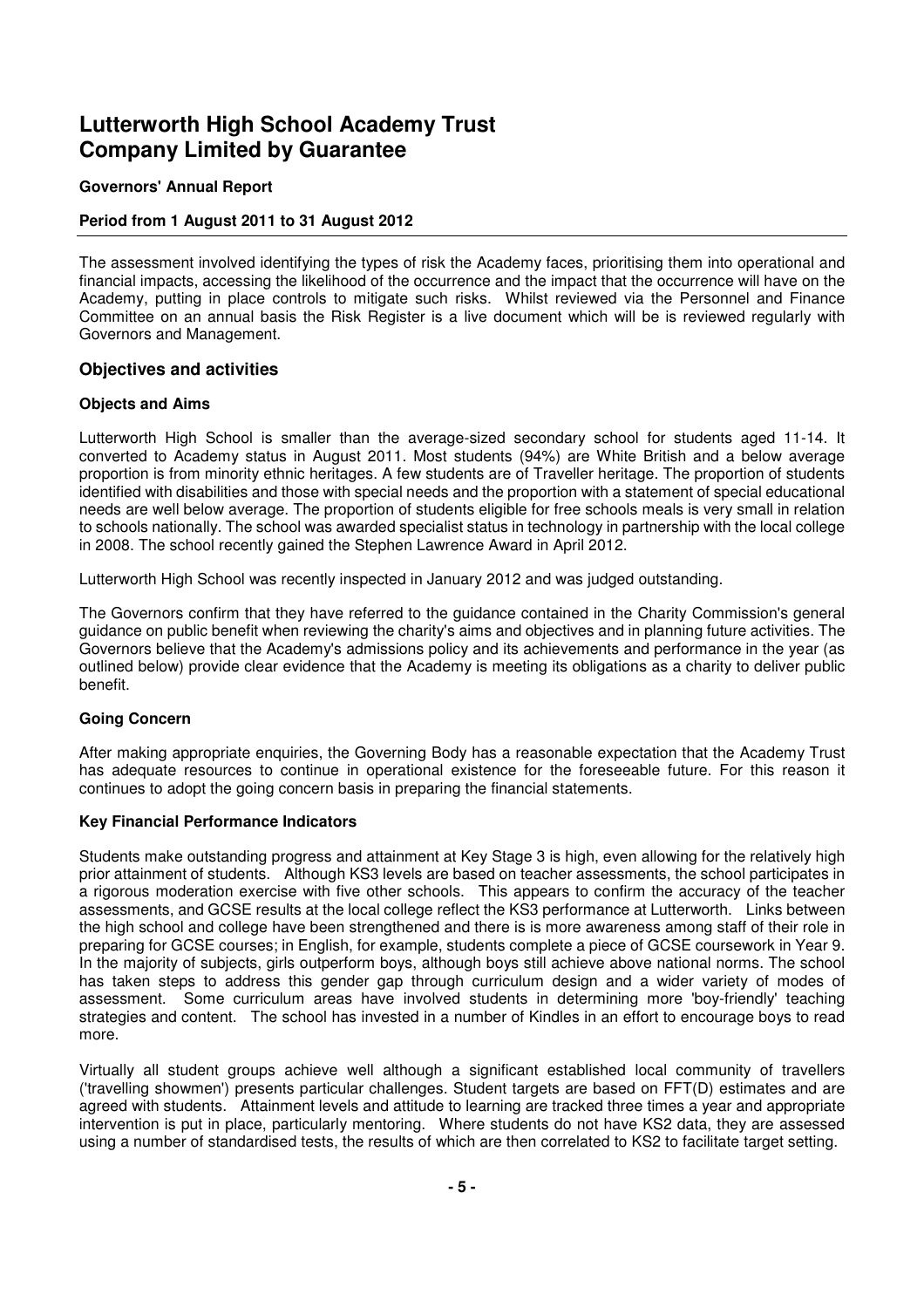## **Governors' Annual Report**

## **Period from 1 August 2011 to 31 August 2012**

## **Financial review**

### **Financial and Risk Management Objectives and Policies**

The Academy Trust practices through its Board, namely the Governing Body and the constituted sub-committees, risk management principles. Any major risks highlighted at any sub-committee are brought to the main Board with proposed mitigating actions and they continue to be reported until the risk is adequately mitigated.

The Governing Body accepts managed risk as an inevitable part of its operations but maintains an objective not to run unacceptable levels of risk in any area. The subjective nature of this process requires major risks to be resolved by the Governing Body collectively, whilst more minor risks are dealt with by senior executive officers.

#### **Principal Risks and Uncertainties**

The principal risks facing the Academy are included in the Risk Register and Management Plan and include:

- Strategic and Reputational Risks
- Operational Risks
- Compliance Risk
- Financial Risks

Control measures are in place to manage the identified risks, the key risks being that of reduced pupil numbers, that affect the level of funding and future Government cuts. Active promotion of the Academy is maintained and budgets monitored carefully over a 3 year period to manage any reduction in funding.

## **Reserves Policy**

The Personnel and Finance Committee have established a reserves policy to consider the maintenance of a minimum working reserve in order to minimise any financial risks facing the Academy, such as delays between spending and receipt of grants or unexpected emergencies. It aims to regularly review the nature of income and expenditure streams and the need to match income with commitments, to have regard to the potential liabilities which may arise in the event of a school merger or closure, to identify and maintain an appropriate level of free reserves, to consider and set aside funds for significant projects that cannot be met by future income alone.

At 31 August 2012 the total funds comprised:

|                    |                          | 2012                 |
|--------------------|--------------------------|----------------------|
| Unrestricted funds |                          | 10,559               |
| Restricted funds:  | Fixed assets fund<br>GAG | 5,877,778<br>528,526 |
|                    | Pension reserve          | (515,000)            |
| Total funds        |                          | 5.901.863            |

The deficit on the pension reserve relates to the non- teaching staff pension scheme where, unlike the teachers scheme, separate assets are held in trustee-administered funds to fund future liabilities as discussed in note 16. The deficit can be met in the longer term from any combination of increased employer or employee contributions, increased government funding or changes to scheme benefits. The restricted funds will be spent in accordance with the terms of those particular funds. Unrestricted funds are for use on the general purposes of the Academy, at the discretion of the Governors. The aim of the Governors is to increase this reserve to meet future working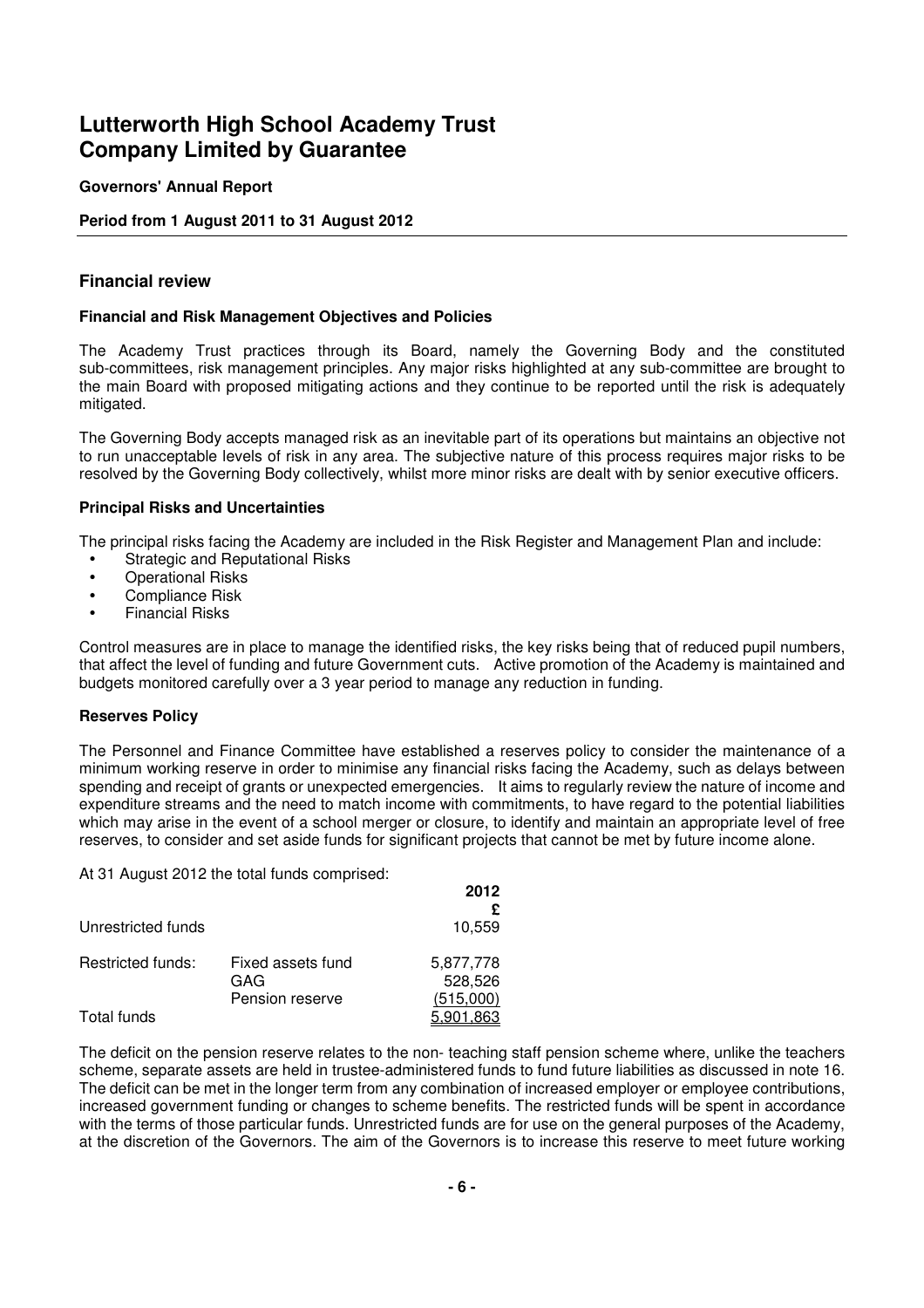## **Governors' Annual Report**

## **Period from 1 August 2011 to 31 August 2012**

capital requirements.

### **Financial position**

The Governors consider the year end financial position of £5,901,863 comprising £5,891,304 o f restricted funds and £10,559 of unrestricted funds to be satisfactory. Restricted funds consist of the pension reserve amounting to (£515,000) and other restricted funds of £6,406,304.

#### **Investment Policy**

The investment policy can be found in the Financial Management Manual and ensures that the Academy monitor cash flow on a regular basis and ensure that surplus funds are deposited so as to maximise the interest, with a consideration to only invest in risk free and immediately accessible deposit accounts.

## **Plans for future periods**

The Academy's plans for future periods include:

- Ensuring that extended questioning techniques which promote higher order and divergent thinking is used consistently by all teachers.
- Developing and embedding learner independence and leadership in lessons across the curriculum.
- Encouraging risk-taking and creativity in teaching to inspire learners and provide role-models for learners to do the same.
- Continue to improve the learning environment
- Future opportunities for students to visit Africa as part of the Academy's international developments.

## **Responsibilities of the Governors**

The Governors (who act as trustees for the charitable activities of Lutterworth High School Academy Trust and are also the directors of Lutterworth High School Academy Trust for the purposes of company law) are responsible for preparing the Governors' Annual Report and the financial statements in accordance with applicable law and regulations.

Company law requires the Governors to prepare financial statements for each financial year. Under company law the Governors must not approve the financial statements unless they are satisfied that they give a true and fair view of the state of affairs of the charitable company and of its incoming resources and application of resources, including its income and expenditure for that period. In preparing these financial statements, the Governors are required to:

- select suitable accounting policies and then apply them consistently:
- observe the methods and principles in the Charities SORP;
- make judgements and accounting estimates that are reasonable and prudent;
- state whether applicable UK Accounting Standards have been followed, subject to any material departures disclosed and explained in the financial statements;
- prepare the financial statements on the going concern basis unless it is inappropriate to presume that the charitable company will continue in operation.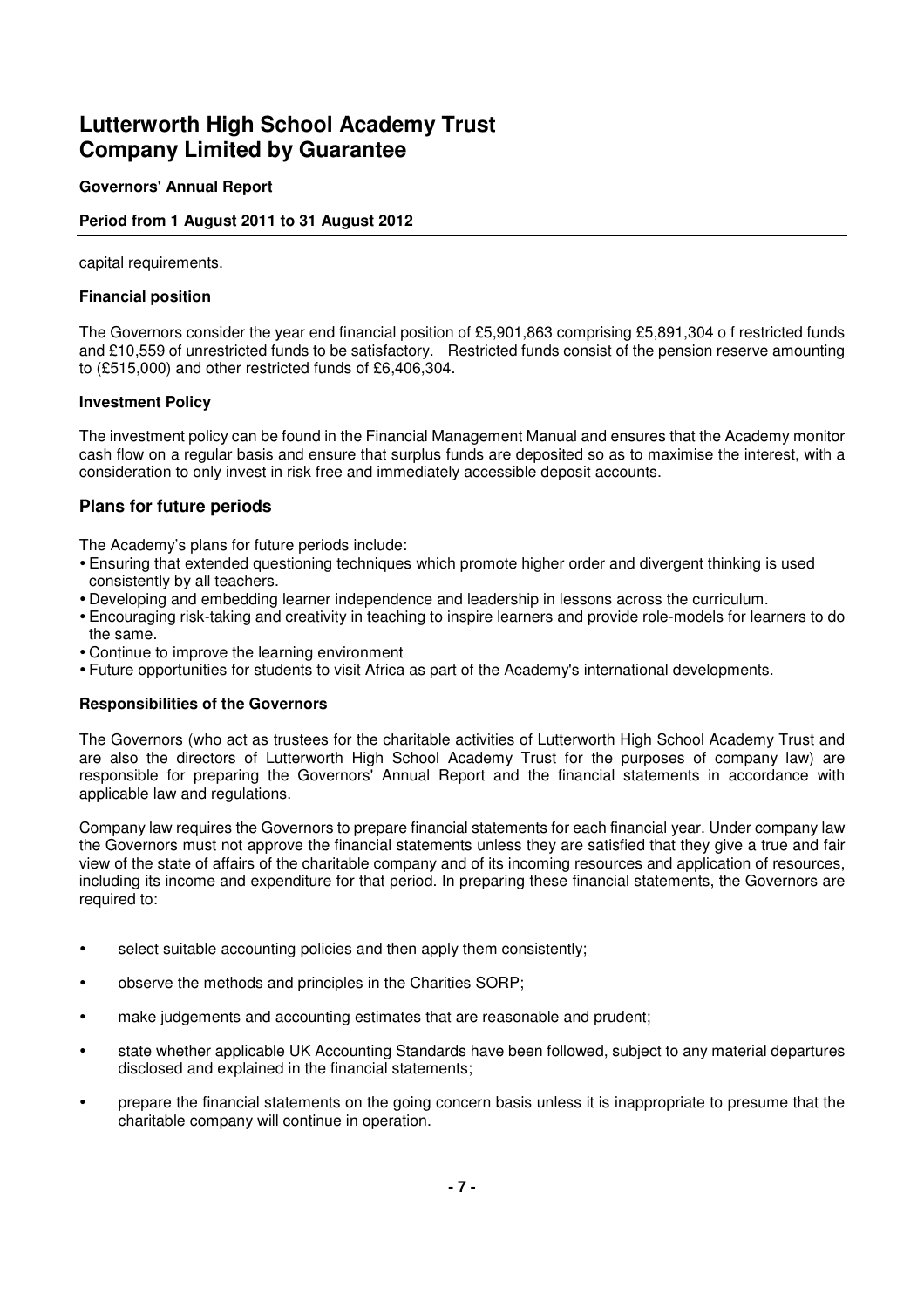## **Governors' Annual Report**

## **Period from 1 August 2011 to 31 August 2012**

The Governors are responsible for keeping adequate accounting records that are sufficient to show and explain the charitable company's transactions and disclose with reasonable accuracy at any time the financial position of the charitable company and enable them to ensure that the financial statements comply with the Companies Act 2006. They are also responsible for safeguarding the assets of the charitable company and hence for taking reasonable steps for the prevention and detection of fraud and other irregularities.

The Governors are responsible for ensuring that in its conduct and operation the charitable company applies financial and other controls, which conform with the requirements both of propriety and of good financial management. They are also responsible for ensuring grants received from the EFA/DfE have been applied for the purposes intended.

The Governors are responsible for the maintenance and integrity of the corporate and financial information included on the charitable company's website. Legislation in the United Kingdom governing the preparation and dissemination of financial statements may differ from legislation in other jurisdictions.

In so far as the Governors are aware:

- there is no relevant audit information of which the charitable company's auditor is unaware; and
- the Governors have taken all steps that they ought to have taken to make themselves aware of any relevant audit information and to establish that the auditor is aware of that information.

#### **Auditor**

MHA MacIntyre Hudson are deemed to be re-appointed under section 487(2) of the Companies Act 2006.

Woodway Road Lutterworth Leicestershire LE17 4QH

Registered office: Signed on behalf of the Governors

Michael Murphy **Chair** 

........................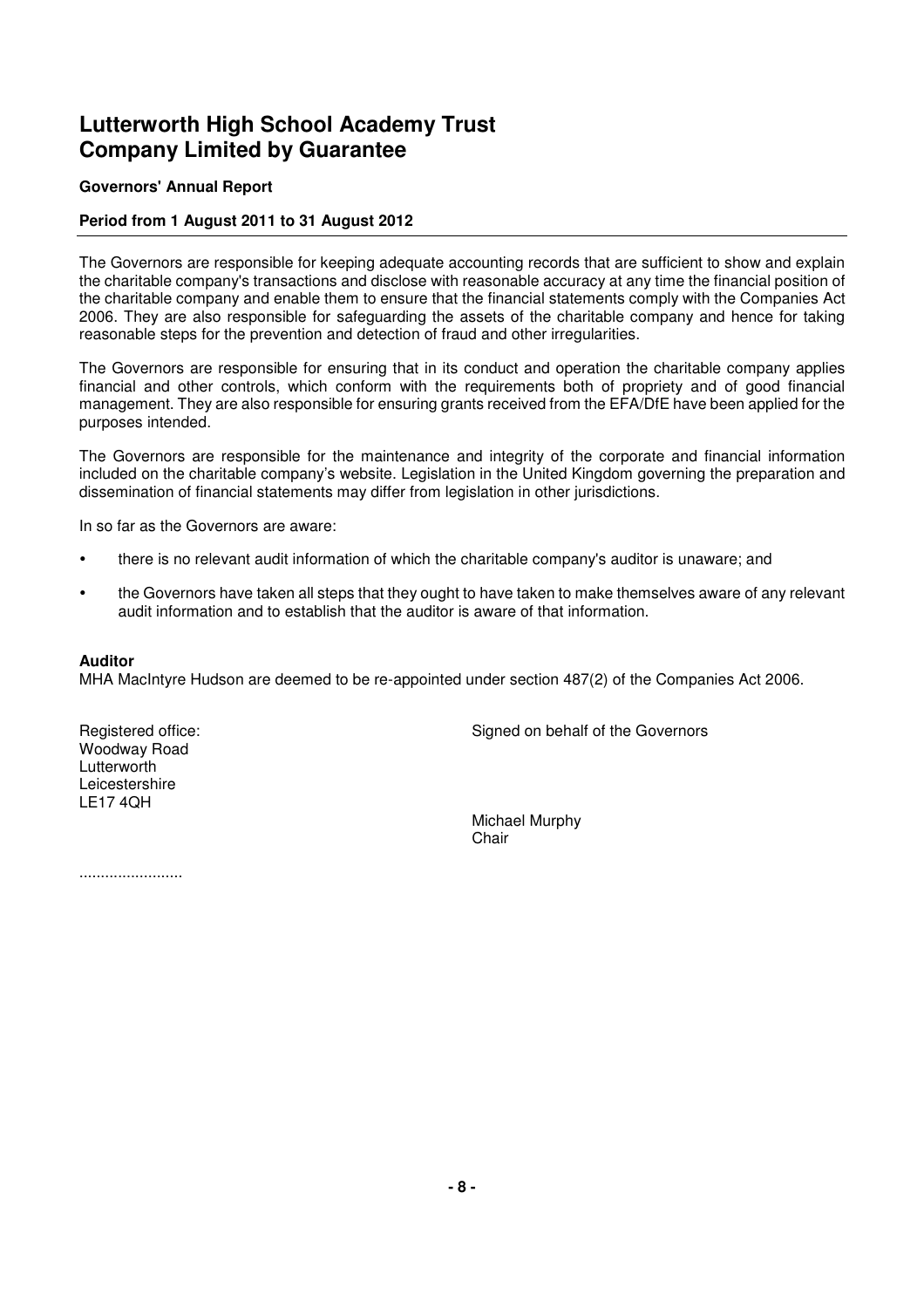#### **Governance Statement**

## **Period from 1 August 2011 to 31 August 2012**

#### **Scope of Responsibility**

As Governors, we acknowledge we have overall responsibility for ensuring that Lutterworth High School Academy has an effective and appropriate system of control, financial and otherwise. However such a system is designed to manage rather than eliminate the risk of failure to achieve business objectives, and can provide only reasonable and not absolute assurance against material misstatement or loss.

The Governing Body has delegated the day-to-day responsibility to the Headteacher, as Accounting Officer, for ensuring financial controls conform with the requirements of both propriety and good financial management and in accordance with the requirements and responsibilities assigned to it in the funding agreement between Lutterworth High School Academy and the Secretary of State for Education. The Accounting Officer is also responsible for reporting to the Governing Body any material weaknesses or breakdowns in internal control.

#### **Governance**

The information on governance included here supplements that described in the Governors' Report and in the Statement of Governors' Responsibilities. The Full Governing Body has formally met 6 times during the year. Attendance during the year at meetings of the Governing Body was as follows:

| Governor                       | <b>Meetings</b><br>attended | Out of a<br>possible |
|--------------------------------|-----------------------------|----------------------|
| K Pearce (Resigned 15.5.2012)  |                             | 3                    |
| N Parker (Accounting Officer)  |                             | 6                    |
| M Murphy (Vice Chair to Chair) |                             | 6                    |
| <b>G</b> Proctor               |                             | 6                    |
| D Gill                         |                             | 6                    |
| V Sharp                        |                             | 6                    |
| D Aitkenhead                   |                             | 6                    |
| G Growney                      |                             | 6                    |
| L Kenton                       |                             | 6                    |
| <b>B</b> Huck                  |                             | 6                    |
| K Miles                        |                             | 6                    |
| D Venables                     |                             | 6                    |
| R Holding                      |                             | 6                    |
| E Holloway (staff)             |                             | 6                    |
| S Kidman                       |                             | 6                    |
| J Jones                        | 3                           | 6                    |

The Personnel and Finance Committee is a sub-committee of the main governing body. By delegated authority from the Governing Body its main purpose is to support, decide and determine all matters concerning budgeting, finance, personnel and premises, including grounds and security, by enabling more detailed consideration to be given to the best means of fulfilling the Governing Body's responsibility to ensure sound management of the Academy's finances and resources, including proper planning, monitoring and probity.

To make appropriate comments and recommendations on such matters to the Governing Body on a regular basis.

Major issues will be referred to the full Governing Body for ratification.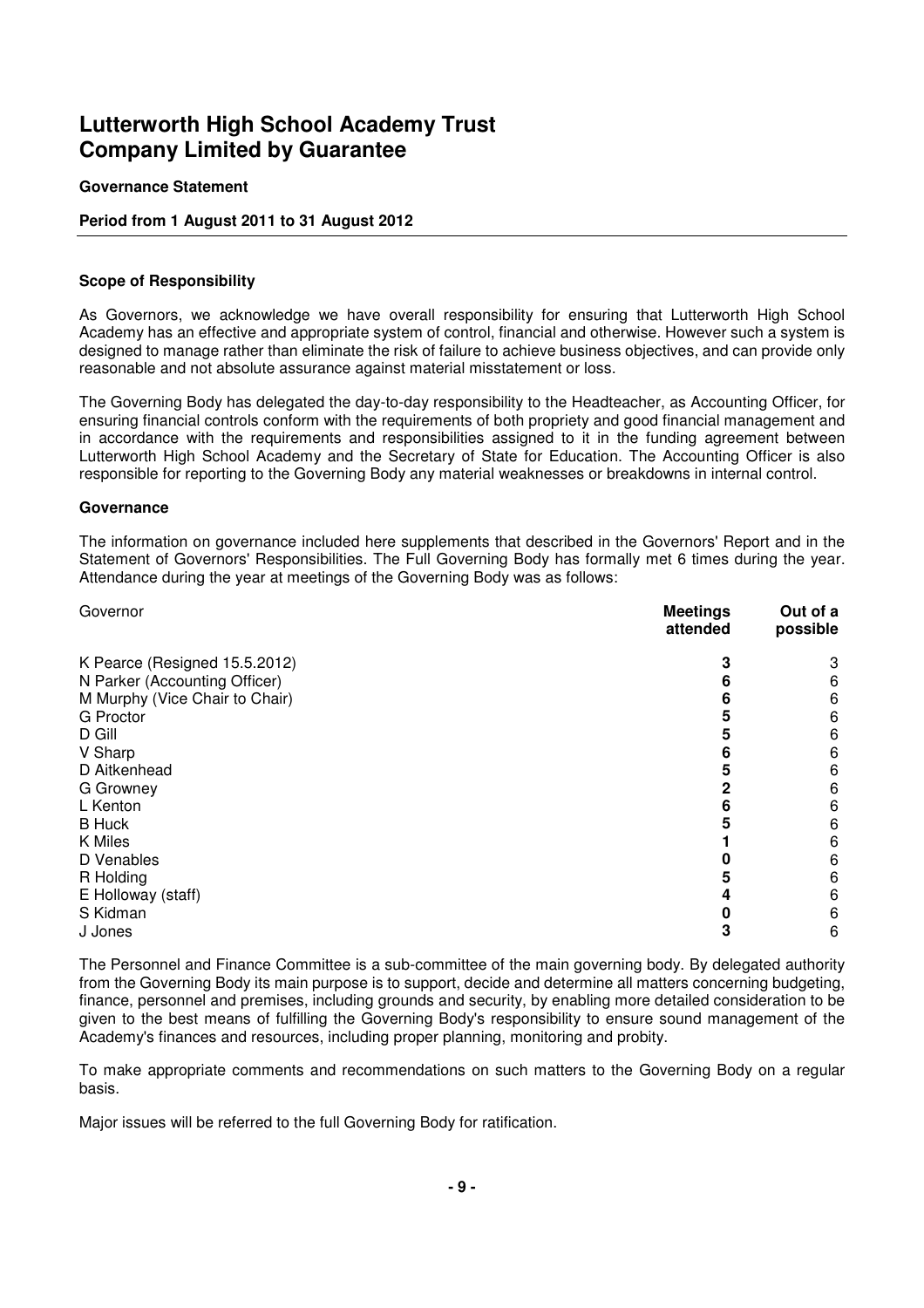## **Governance Statement**

## **Period from 1 August 2011 to 31 August 2012**

Attendance at the meetings in the year was as follows:

| Governor           | <b>Meetings</b><br>attended | Out of a<br>possible |
|--------------------|-----------------------------|----------------------|
| K Pearce           | 2                           | 3                    |
| N Parker           | m                           | 3                    |
| M Murphy           |                             | 3                    |
| <b>G</b> Proctor   |                             | 3                    |
| D Gill             | 0                           | 3                    |
| V Sharp            |                             | 3                    |
| L Kenton           |                             | 3                    |
| <b>B</b> Huck      | 3                           | 3                    |
| E Holloway (staff) | 2                           | 3                    |

## **The Purpose of the System of Internal Control**

The system of internal control is designed to manage risk to a reasonable level rather than to eliminate all risk of failure to achieve policies, aims and objectives; it can therefore only provide reasonable and not absolute assurance of effectiveness. The system of internal control is based on an ongoing process designed to identify and prioritise the risks to the achievement of the Academy's policies, aims and objectives, to evaluate the likelihood of those risks being realised and the impact should they be realised, and to manage them efficiently, effectively and economically. The system of internal control has been in place in Lutterworth High School Academy for the year ended 31 August 2012 and up to the date of approval of the annual report and financial statements.

## **Capacity to Handle Risk**

The Governing Body has reviewed the key risks to which the Academy Trust is exposed together with the operating, financial and compliance controls that have been implemented to mitigate those risks. The Governing Body is of the view that there is a formal on-going process for identifying, evaluating and managing the Academy Trust's significant risks that has been in place for the period ending 31 August 2012 and up to the date of approval of the annual report and financial statements. This process is is regularly reviewed by the Governing Body. Each area of risk is to be reviewed on a rotational basis once per term with the Leadership team and nominated Governor.

## **The Risk and Control Framework**

The Academy Trust's system of internal financial control is based on a framework of regular management information and administrative procedures including the segregation of duties and a system of delegation and accountability. In particular, it includes:

- comprehensive budgeting and monitoring systems with an annual budget and periodic financial reports which are reviewed and agreed by the Governing Body;
- regular reviews by the Personnel and Finance Committee of reports which indicate financial performance against the forecasts and of major purchase plans, capital works and expenditure programmes;
- setting targets to measure financial and other performance;
- clearly defined purchasing (asset purchase or capital investment) guidelines;
- delegation of authority and segregation of duties;
- identification and management of risks.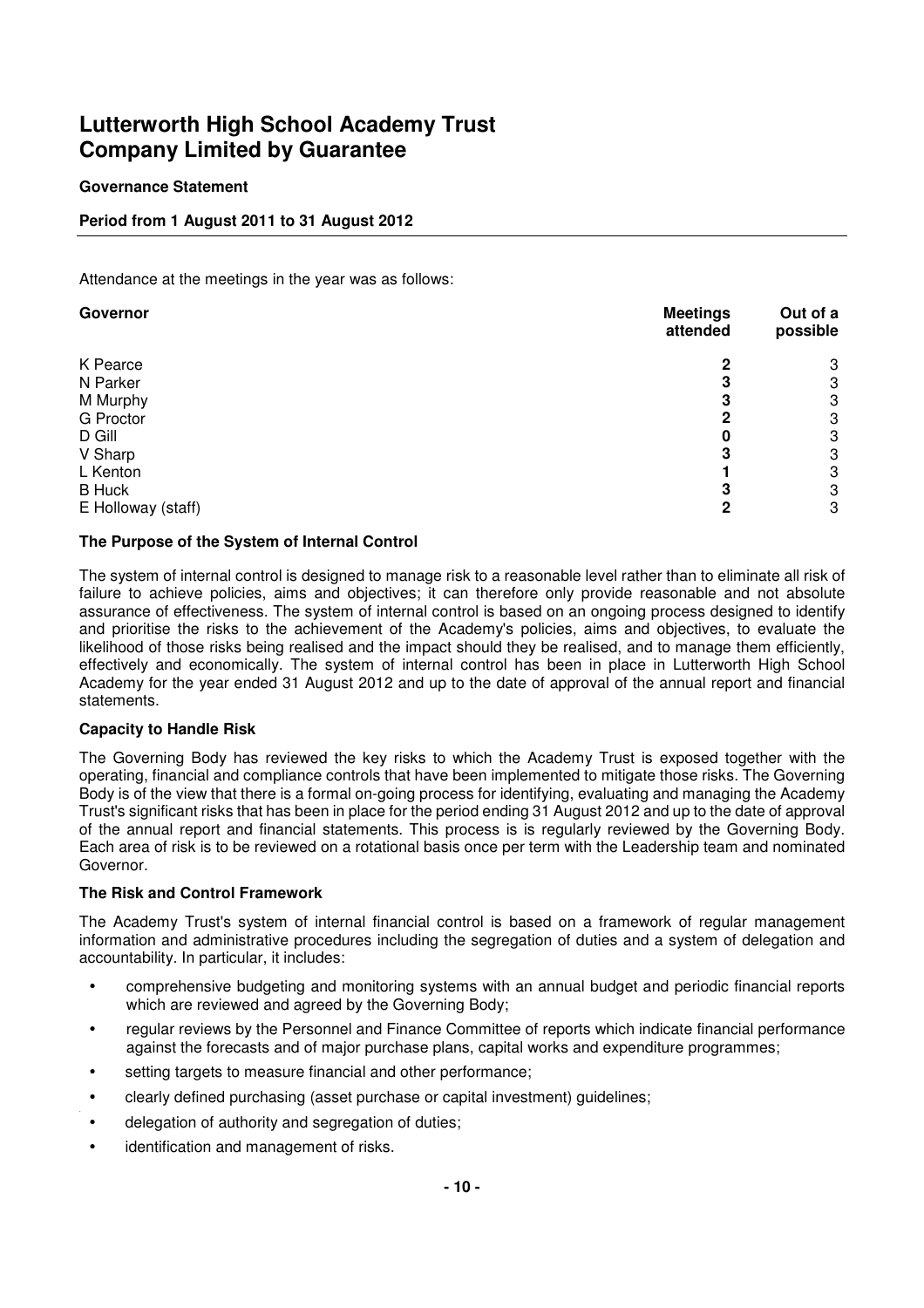## **Governance Statement**

## **Period from 1 August 2011 to 31 August 2012**

The Governing Body has considered the need for specific internal audit function and has decided not to appoint an internal auditor. However, the Governors have appointed MHA McIntyre Hudson as Responsible Officer ('RO'). The RO's role includes giving advice on financial matters and performing a range of checks on the Academy Trust's financial systems, on a termly basis. RO reports have been presented termly throughout the year via the Personnel and Finance Committee to the Governing Body on the operation of the systems of control and on the discharge of the Governing Body's financial responsibilities.

Risk Management is embedded in the day to day processes of the charitable company. Principal risk areas for the charitable company are the protection of pupils, employees and assets. Systems and procedures to minimise these risks are constantly reviewed and updated.

#### **Review of Effectiveness**

As Accounting Officer, the Head Teacher has responsibility for reviewing the effectiveness of the system of internal control. During the year in question the review has been informed by:

- the work of the Responsible Officer;
- the work of the external auditor;
- the (FMGE) financial management and governance self assessment process which was evaluated and confirmed as Good by the EFA;
- the work of the executive managers within the Academy Trust who have responsibility for the development and maintenance of the internal control framework.

All reports have been submitted via the Personnel and Finance Committee and systems have been altered in order to address minor weaknesses identified.

Approved by order of the members of the Governing Body on ………….and signed on its behalf by:

................... ................... Michael Murphy Nora Parker

Chair **Chair Chair Chair Chair Chair Chair Chair Chair Chair Chair Chair Chair Chair Chair Chair Chair Chair Chair Chair Chair Chair Chair Chair Chair Chair Chair Chair**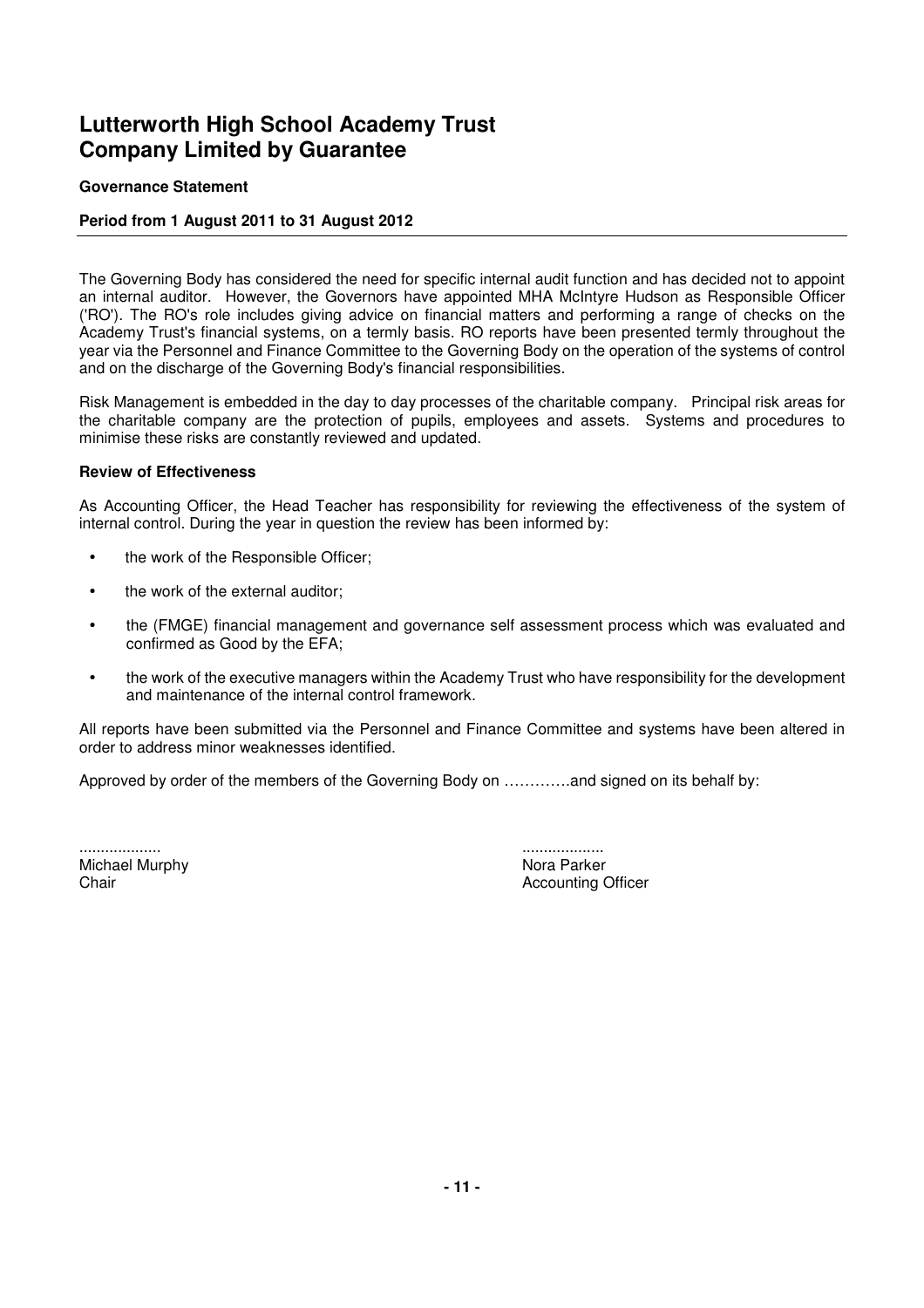## **Statement on Regularity, Propriety and Compliance**

## **Period from 1 August 2011 to 31 August 2012**

As Accounting Officer of Lutterworth High School Academy Trust Limited I have considered my responsibility to notify the academy trust's Governing Body and the Education Funding Agency of material irregularity, impropriety and non-compliance with EFA terms and conditions of funding, under the funding agreement in place between the Academy Trust and the Secretary of State. As part of my consideration I have had due regard to the requirements of the Academies Financial Handbook.

I confirm that I and the Academy Trust's Governing Body are able to identify any material irregular or improper use of funds by the Academy Trust, or material non-compliance with the terms and conditions of funding under the Academy Trust's funding agreement and the Academies Financial Handbook.

I confirm that no instances of material irregularity, impropriety or funding non-compliance have been discovered to date.

**Signed** 

...................... Nora Parker Accounting Officer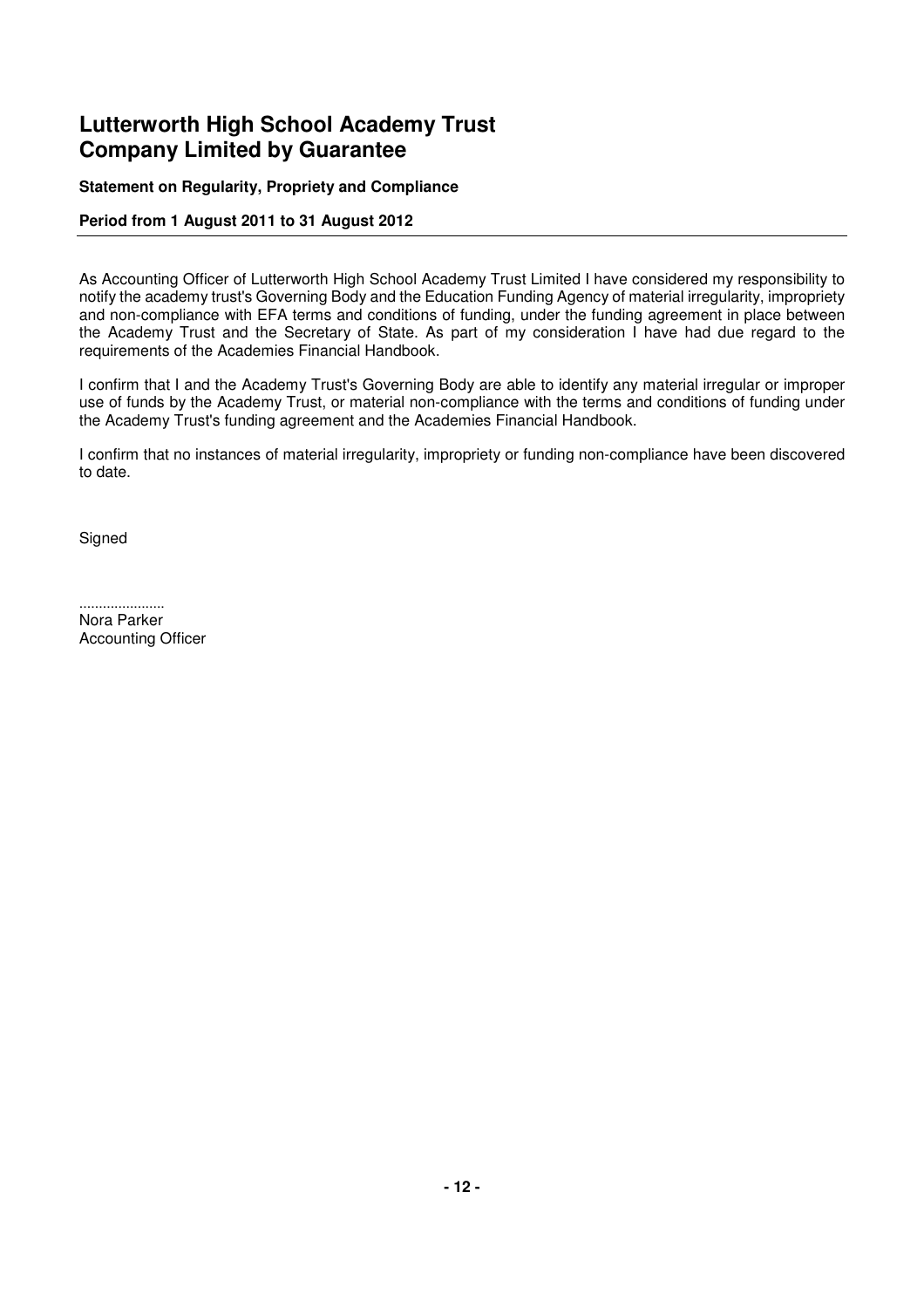## **Independent Auditor's Report to the Members of Lutterworth High School Academy Trust (continued)**

## **Period from 1 August 2011 to 31 August 2012**

We have audited the financial statements of Lutterworth High School Academy Trust for the period from 1 August 2011 to 31 August 2012 which comprise the Statement of Financial Activities, the Balance Sheet, the Cash Flow Statement, Accounting Policies and the related notes. The financial reporting framework that has been applied in their preparation is applicable law, United Kingdom Accounting Standards (United Kingdom Generally Accepted Accounting Practice) and the Academies: Accounts Direction 2011/12 issued by the Education Funding Agency.

This report is made solely to the Academy's Members, as a body, in accordance with Chapter 3 of Part 16 of the Companies Act 2006. Our audit work has been undertaken so that we might state to the Academy's Members those matters we are required to state to them in an auditor's report and for no other purpose. To the fullest extent permitted by law, we do not accept or assume responsibility to anyone other than the Academy and the Academy's Members as a body, for our audit work, for this report, or for the opinions we have formed.

#### **Respective responsibilities of governors and auditors**

As explained more fully in the Responsibilities of the Governors (set out on pages 11 to 7), the Governors (who are also the directors of the charitable company for the purposes of company law) are responsible for the preparation of the financial statements and for being satisfied that they give a true and fair view.

Our responsibility is to audit and express an opinion on the financial statements in accordance with applicable law and International Standards on Auditing (UK and Ireland). Those standards require us to comply with the Auditing Practices Board's Ethical Standards for Auditors.

#### **Scope of the audit of the financial statements**

An audit involves obtaining evidence about the amounts and disclosures in the financial statements sufficient to give reasonable assurance that the financial statements are free from material misstatement, whether caused by fraud or error. This includes an assessment of: whether the accounting policies are appropriate to the academy's circumstances and have been consistently applied and adequately disclosed; the reasonableness of significant accounting estimates made by the governors; and the overall presentation of the financial statements. In addition, we read all the financial and non-financial information in the reports and financial statements to identify material inconsistencies with the audited financial statements. If we become aware of any apparent material misstatements or inconsistencies we consider the implications for our report.

#### **Opinion on financial statements**

In our opinion the financial statements:

- give a true and fair view of the state of the Academy's affairs for the period from 1 August 2011 to 31 August 2012 and of its incoming resources and application of resources for the period then ended;
- have been properly prepared in accordance with United Kingdom Generally Accepted Accounting Practice; and
- have been prepared in accordance with the requirements of the Companies Act 2006 and the Annual Accounts Direction 2011/12 issued by the Education Funding Agency.

#### **Opinion on other matter prescribed by the Companies Act 2006**

In our opinion the information given in the Governors' Annual Report for the financial period for the which the financial statements are prepared is consistent with the financial statements.

#### **Matters on which we are required to report by exception**

We have nothing to report in respect of the following matters where the Companies Act 2006 requires us to report to you if, in our opinion: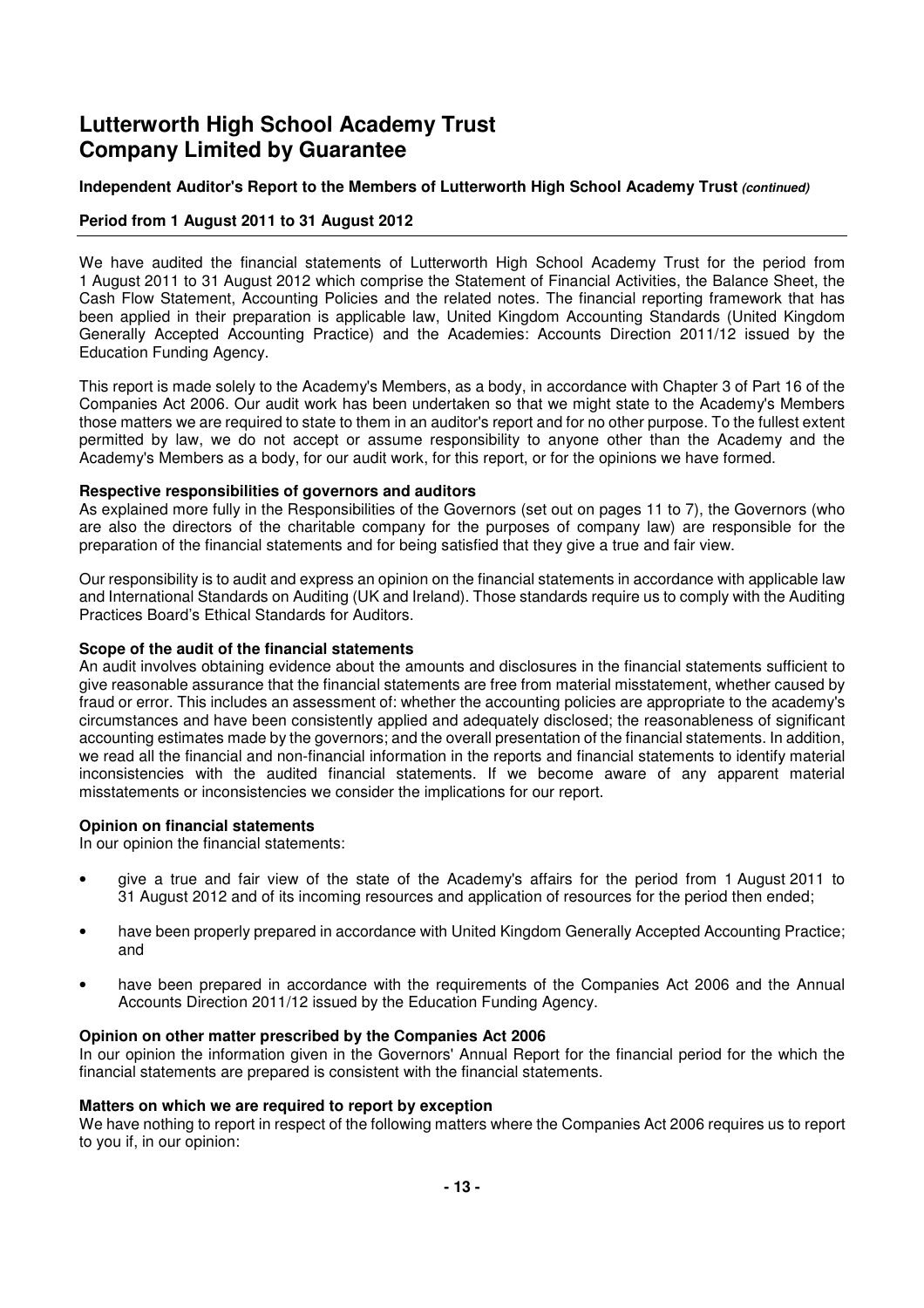## **Independent Auditor's Report to the Members of Lutterworth High School Academy Trust (continued)**

**Period from 1 August 2011 to 31 August 2012**

- adequate accounting records have not been kept, or returns adequate for our audit have not been received from branches not visited by us; or
- the financial statements are not in agreement with the accounting records and returns; or
- certain disclosures of Governors' remuneration specified by law are not made; or
- we have not received all the information and explanations we require for our audit.

Lyndale House Chartered Accountants Ervington Court **Example 2018** Statutory Auditor Meridian Business Park Leicester LE19 1WL

........................

ROBERT NELSON BA FCA (Senior Statutory Auditor) For and on behalf of MHA MACINTYRE HUDSON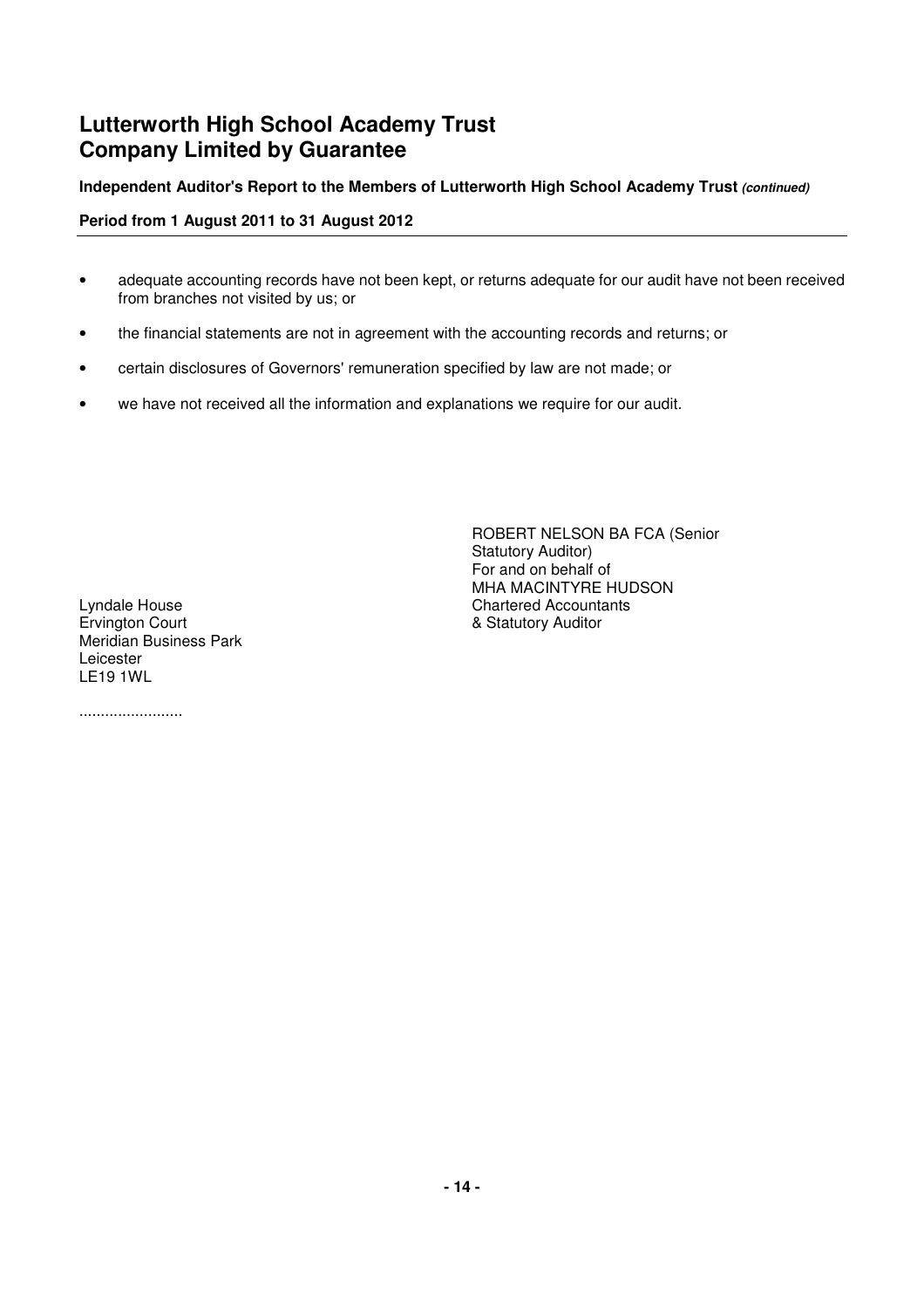**Independent Reporting Accountant's Assurance Report on Regularity to Lutterworth High School Academy Trust and the Education Funding Agency**

## **Period from 1 August 2011 to 31 August 2012**

In accordance with the terms of our engagement letter dated 24 November 2011 and further to the requirements of the Education Funding Agency (EFA) as included in the Academies: Accounts Direction 2011/12, we have carried out an engagement to obtain limited assurance about whether the expenditure disbursed and income received by Lutterworth High School Academy Trust during the period to 31 August 2012 have been applied to the purposes identified by Parliament and the financial transactions conform to the authorities which govern them.

This report is made solely to Lutterworth High School Academy Trust and the EFA in accordance with the terms of our engagement letter. Our work has been undertaken so that we might state to Lutterworth High School Academy Trust and the EFA those matters we are required to state in a report and for no other purpose. To the fullest extent permitted by law, we do not accept or assume responsibility to anyone other than Lutterworth High School Academy Trust and the EFA, for our work, for this report, or for the opinion we have formed.

#### **Respective responsibilities of Lutterworth High School Academy Trust's Accounting Officer and the Reporting Accountant**

The Accounting Officer is responsible, under the requirements of Lutterworth High School Academy Trust's funding agreement with the Secretary of State for Education dated 1 August 2011 and the Academies Financial Handbook as published by the DfES in 2006, for ensuring that expenditure disbursed and income received is applied for the purposes intended by Parliament and the financial transactions conform to the authorities which govern them.

Our responsibilities for this engagement are established in the United Kingdom by our profession's ethical guidance and are to obtain limited assurance and report in accordance with our engagement letter and the requirements of the Academies: Accounts Direction 2011/12. We report to you whether anything has come to our attention in carrying out our work which suggests that in all material respects, expenditure disbursed and income received during the period to 31 August 2012 have not been applied to purposes intended by Parliament or that the financial transactions do not conform to the authorities which govern them.

## **Approach**

We conducted our engagement in accordance with the Academies: Accounts Direction 2011/12 issued by the EFA. We performed a limited assurance engagement as defined in our engagement letter.

The objective of a limited assurance engagement is to perform such procedures as to obtain information and explanations in order to provide us with sufficient appropriate evidence to express a negative conclusion on regularity.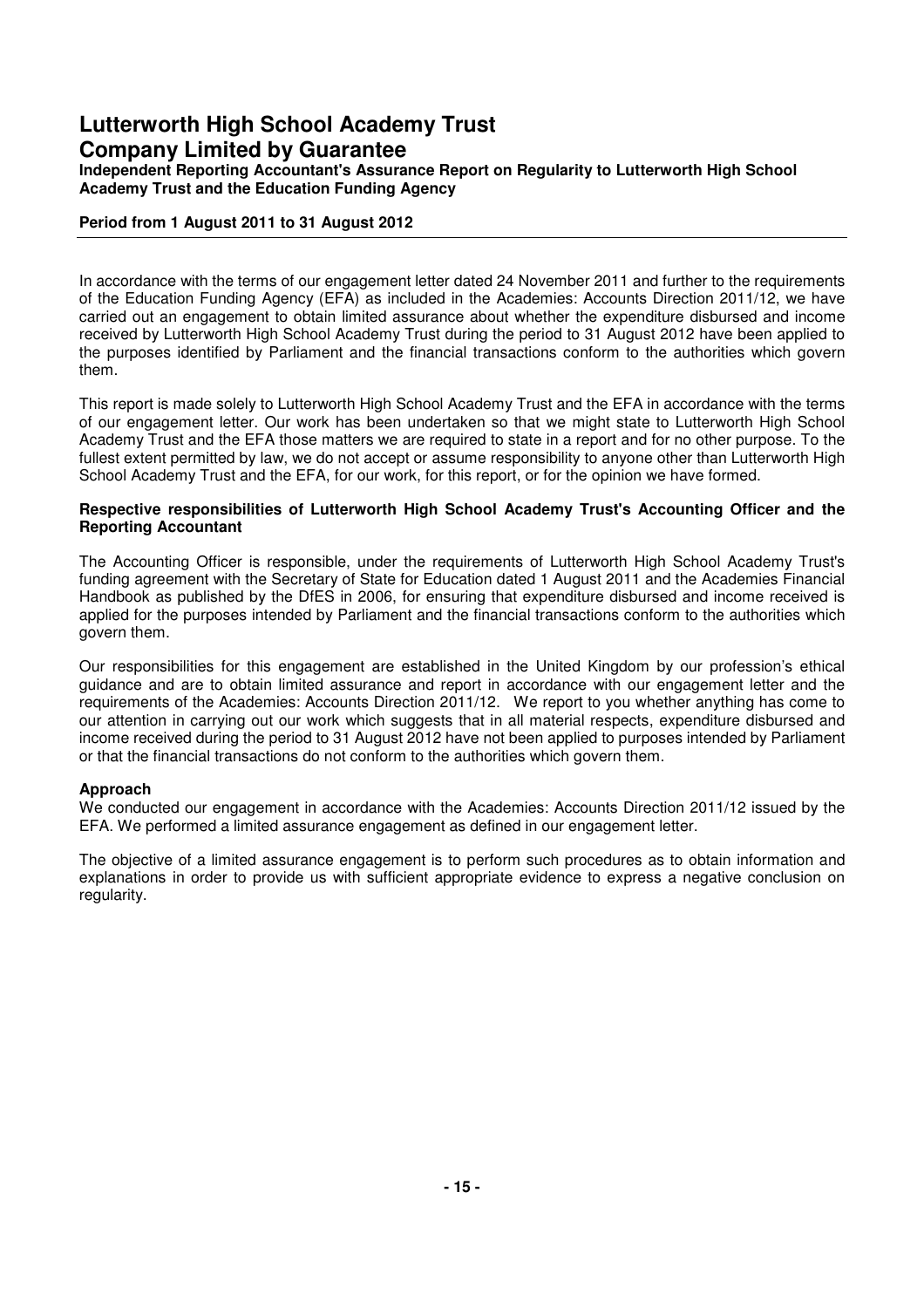**Independent Reporting Accountant's Assurance Report on Regularity to Lutterworth High School Academy Trust and the Education Funding Agency (continued)**

## **Period from 1 August 2011 to 31 August 2012**

A limited assurance engagement is more limited in scope than a reasonable assurance engagement and consequently does not enable us to obtain assurance that we would become aware of all significant matters that might be identified in a reasonable assurance engagement. Accordingly we do not express a positive opinion.

Our engagement includes examination, on a test basis, of evidence relevant to the regularity and propriety of the Academy Trust's income and expenditure.

## **Conclusion**

In the course of our work, nothing has come to our attention which suggests that in all material respects the expenditure disbursed and income received during the period to 31 August 2012 has not been applied to purposes intended by Parliament and the financial transactions do not conform to the authorities which govern them.

Lyndale House Chartered Accountants Ervington Court **Example 2018** 8 Statutory Auditor Meridian Business Park Leicester LE19 1WL

........................

ROBERT NELSON BA FCA (Senior Statutory Auditor) For and on behalf of MHA MACINTYRE HUDSON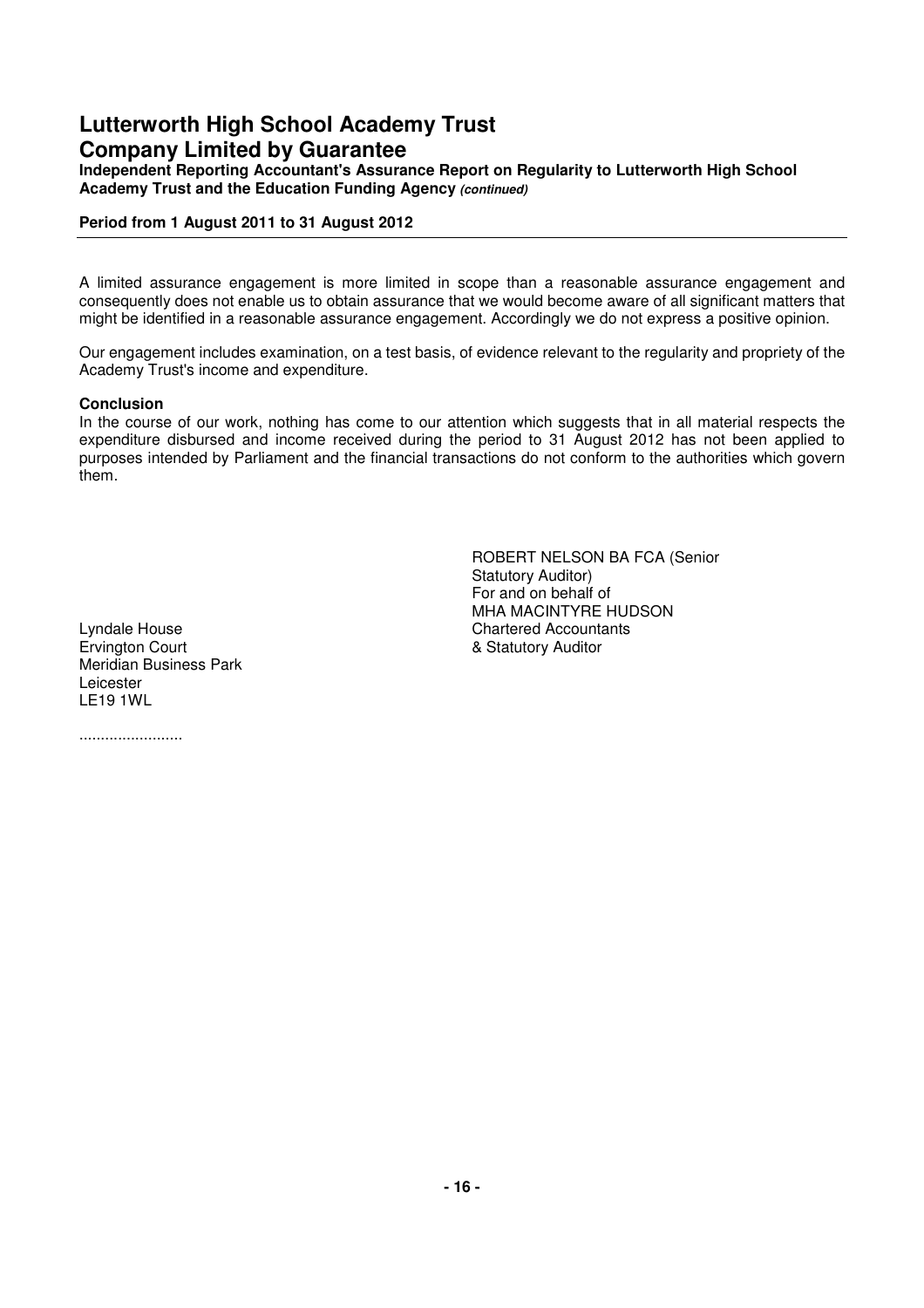**Statement of Financial Activities (Incorporating the Income and Expenditure Account)**

**Period from 1 August 2011 to 31 August 2012**

|                                                                                                               | <b>Note</b>    | <b>Unrestricted</b><br><b>Funds</b><br>£ | <b>Restricted</b><br><b>Funds</b><br>£ | <b>Restricted</b><br><b>Fixed Asset</b><br><b>Funds</b><br>£ | <b>Total Funds</b><br><b>Period from</b><br>1 Aug 11 to<br>31 Aug 12<br>£ |
|---------------------------------------------------------------------------------------------------------------|----------------|------------------------------------------|----------------------------------------|--------------------------------------------------------------|---------------------------------------------------------------------------|
| <b>Incoming resources</b>                                                                                     |                |                                          |                                        |                                                              |                                                                           |
| Incoming resources from generating funds:                                                                     |                |                                          |                                        |                                                              |                                                                           |
| Voluntary income                                                                                              | $\overline{c}$ | 17,594                                   | 33,664                                 | 5,995,918                                                    | 6,029,582                                                                 |
| Activities for generating funds<br>Investment income                                                          | 3<br>4         | 584                                      | 30,851                                 |                                                              | 48,445<br>584                                                             |
| Funding for Academy's educational                                                                             |                |                                          |                                        |                                                              |                                                                           |
| operations                                                                                                    | 5              |                                          | 3,688,469                              |                                                              | 3,688,469                                                                 |
| <b>Total incoming resources</b>                                                                               |                | 18,178                                   | 3,752,984                              | 5,995,918                                                    | 9,767,080                                                                 |
| <b>Resources expended</b>                                                                                     |                |                                          |                                        |                                                              |                                                                           |
| Charitable activities                                                                                         | 7              | (7,619)                                  | (3,595,205)                            | (142, 933)                                                   | (3,745,757)                                                               |
| Governance costs                                                                                              | 8              |                                          | (30, 460)                              |                                                              | (30, 460)                                                                 |
| <b>Total resources expended</b>                                                                               | 6              | (7,619)                                  | (3,625,665)                            | (142, 933)                                                   | (3,776,217)                                                               |
| Net incoming resources before                                                                                 |                |                                          |                                        |                                                              |                                                                           |
| transfers                                                                                                     | 9              | 10,559                                   | 127,319                                | 5,852,985                                                    | 5,990,863                                                                 |
| Transfer between funds                                                                                        |                |                                          | (24, 793)                              | 24,793                                                       |                                                                           |
| Net income for the period<br>Other recognised gains and losses<br>Actuarial losses on defined benefit pension |                | 10,559                                   | 102,526                                | 5,877,778                                                    | 5,990,863                                                                 |
| schemes                                                                                                       |                |                                          | (89,000)                               |                                                              | (89,000)                                                                  |
| Net movement in funds<br><b>Reconciliation of funds</b><br>Total funds brought forward                        |                | 10,559                                   | 13,526                                 | 5,877,778                                                    | 5,901,863                                                                 |
| <b>Total funds carried forward</b>                                                                            |                | 10,559                                   | 13,526                                 | 5,877,778                                                    | 5,901,863                                                                 |
|                                                                                                               |                |                                          |                                        |                                                              |                                                                           |

 The Statement of Financial Activities includes all gains and losses in the year and therefore a statement of total recognised gains and losses has not been prepared.

All of the academy trust's activities derive from acquisitions in the current financial period.

 **The accounting policies and notes on pages 20 to 39 form part of these financial statements.**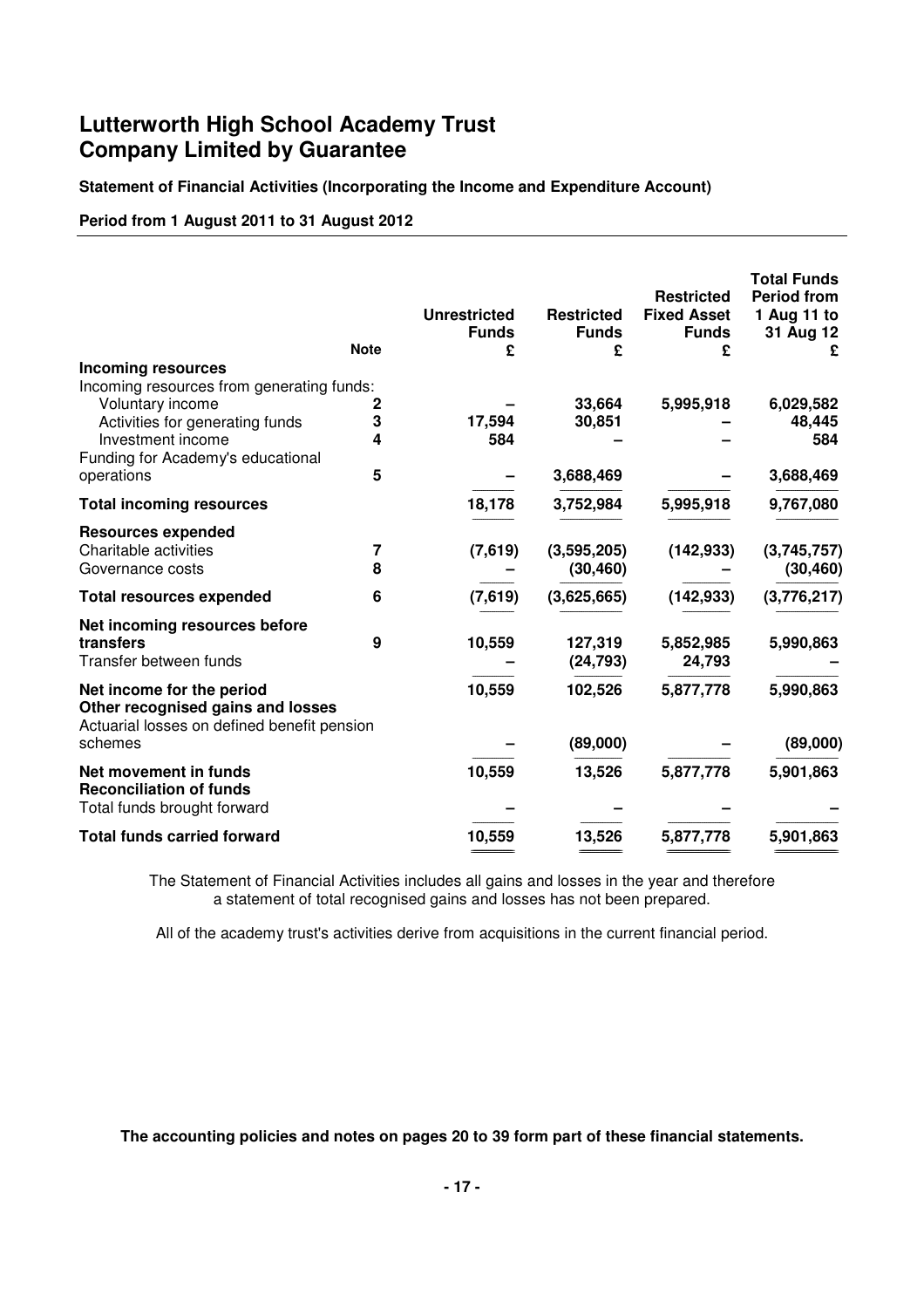## **Balance Sheet**

## **31 August 2012**

|                                                                                              | <b>Note</b> | £                                 | 2012<br>£           |
|----------------------------------------------------------------------------------------------|-------------|-----------------------------------|---------------------|
| <b>Fixed assets</b><br>Tangible assets                                                       | 13          |                                   | 5,877,778           |
| <b>Current assets</b><br><b>Stocks</b><br><b>Debtors</b><br>Cash at bank and in hand         | 14          | 4,071<br>76,168<br>714,542        |                     |
| Creditors: amounts falling due within one year                                               | 15          | 794,781<br>(255, 696)             |                     |
| <b>Net current assets</b>                                                                    |             |                                   | 539,086             |
| <b>Total assets less current liabilities</b>                                                 |             |                                   | 6,416,863           |
| Net assets excluding pension liability                                                       |             |                                   | 6,416,863           |
| Defined benefit pension scheme liability                                                     | 16          |                                   | (515,000)           |
| Net assets including pension liability                                                       |             |                                   | 5,901,863           |
| <b>Funds</b>                                                                                 |             |                                   |                     |
| <b>Restricted funds:</b><br>Restricted fixed asset funds<br>General funds<br>Pension reserve | 16          | 5,877,778<br>528,526<br>(515,000) |                     |
| <b>Total restricted income funds</b><br>General funds                                        |             |                                   | 5,891,304<br>10,559 |
| <b>Total funds</b>                                                                           | 17          |                                   | 5,901,863           |

These financial statements were approved by the Governors, and authorised for issue on ........................ and are signed on their behalf by:

........................ Michael Murphy Chair

Company Registration Number: 07687235

 **The accounting policies and notes on pages 20 to 39 form part of these financial statements.**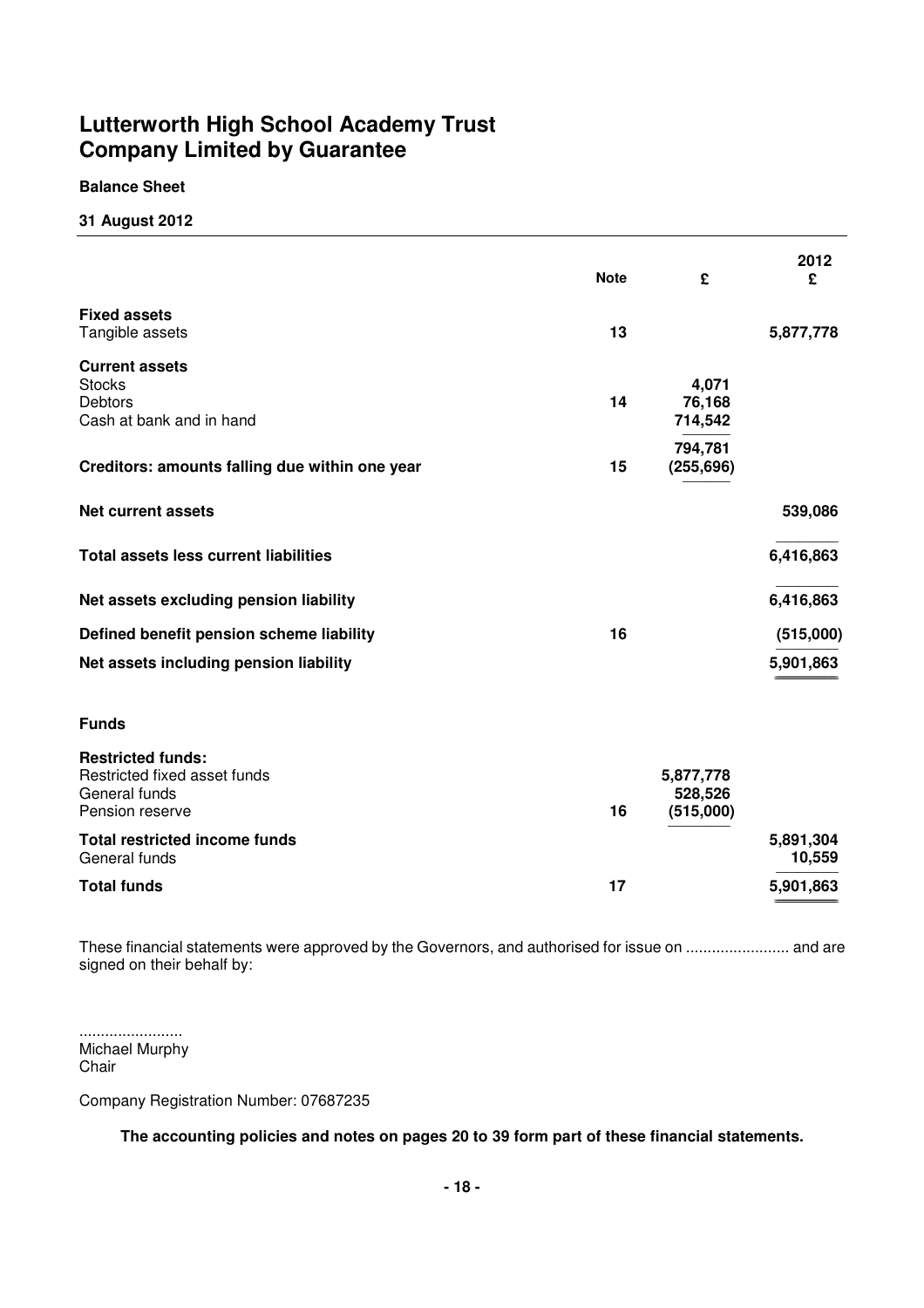## **Cash Flow Statement**

## **Period from 1 August 2011 to 31 August 2012**

|                                                                      | <b>Note</b> | £                 | <b>Period from</b><br>1 Aug 11 to<br>31 Aug 12<br>£ |
|----------------------------------------------------------------------|-------------|-------------------|-----------------------------------------------------|
| Net cash inflow from operating activities                            | 23          |                   | 738,751                                             |
| Returns on investments and servicing of finance<br>Interest received | 24          | 584               |                                                     |
| Net cash inflow from returns on investments and servicing of finance |             |                   | 584                                                 |
| Capital expenditure                                                  | 25          |                   | (24, 793)                                           |
| Increase in cash                                                     |             |                   | 714,542                                             |
| Analysis of changes in net funds                                     | 1 Aug 11    | <b>Cash flows</b> | 31 Aug 12                                           |
| Cash in hand and at bank                                             | £           | £<br>714,542      | £<br>714,542                                        |
|                                                                      |             |                   |                                                     |

All of the cash flows are derived from acquisitions in the current financial period.

 **The accounting policies and notes on pages 20 to 39 form part of these financial statements.**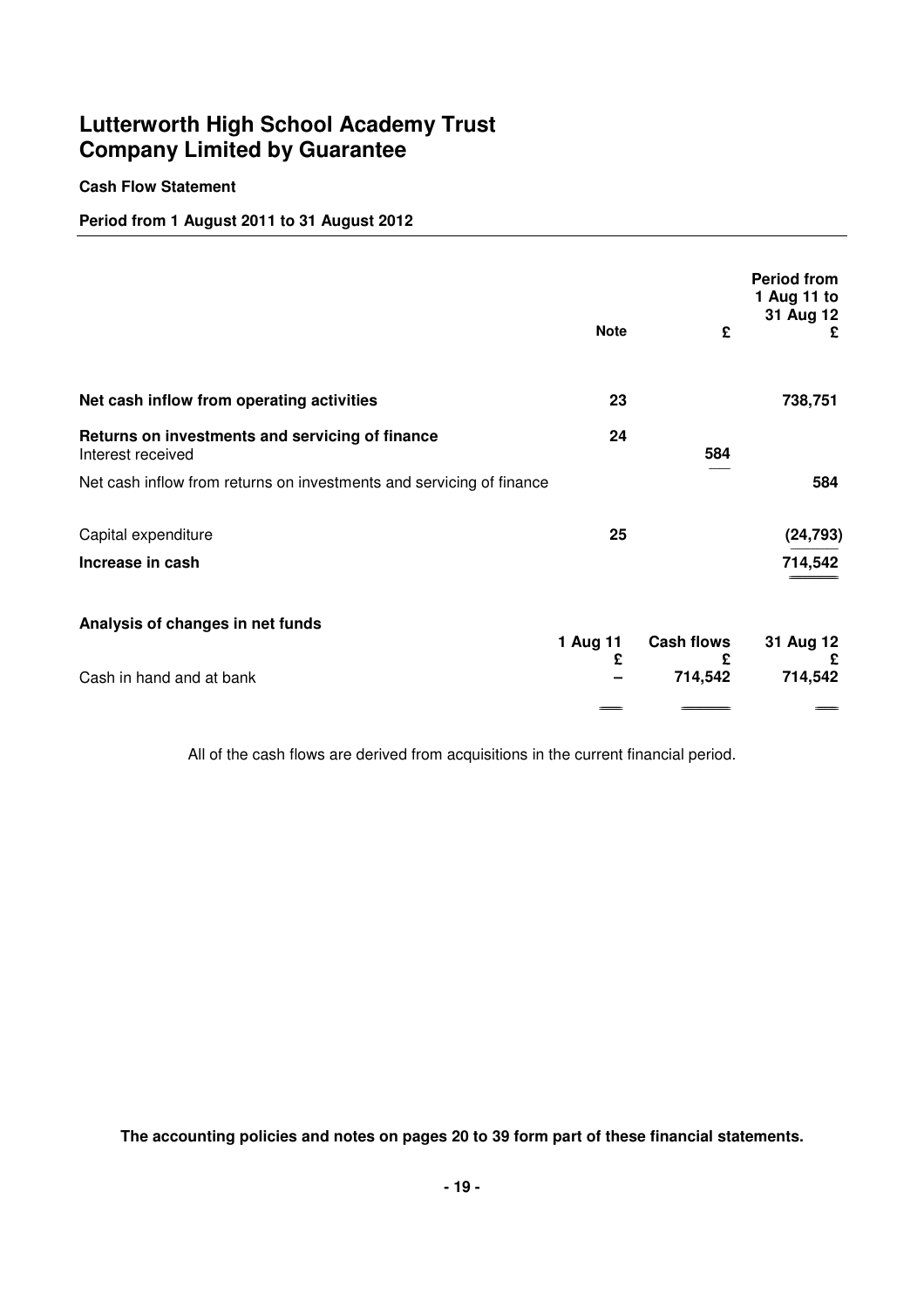## **Accounting Policies**

## **Period from 1 August 2011 to 31 August 2012**

#### **Basis of accounting**

The financial statements have been prepared under the historical cost convention and in accordance with applicable United Kingdom accounting standards, the Charity Commission Statement of Recommended Practice "Accounting and Reporting by Charities" issued in March 2005 (SORP 2005), the Academies Accounts Direction issued by the Education Funding Agency and the Companies Act 2006. A summary of the principal accounting policies, which have been applied consistently, except where noted, is set out below.

#### **Incoming resources**

All incoming resources are recognised when the academy trust has entitlement to the funds, certainty of receipt and the amount can be measured with sufficient reliability.

#### **Grants receivable**

Grants are included in the Statement of Financial Activities on a receivable basis. The balance of income received for specific purposes but not expended during the period is shown in the relevant funds on the balance sheet. Where income is received in advance of entitlement of receipt its recognition is deferred and included in creditors as deferred income. Where entitlement occurs before income is received, the income is accrued.

#### **Donations**

Donations are recognised on a receivable basis where there is certainty of receipt and the amount can be reliably measured.

#### **Other income**

Other income, including the hire of facilities, is recognised in the period it is receivable and to the extent the goods have been provided or on completion of the service.

#### **Resources expended**

All expenditure is recognised in the period in which a liability is incurred and has been classified under headings that aggregate all costs related to that category. Where costs cannot be directly attributed to particular headings they have been allocated on a basis consistent with the use of resources, with central staff costs allocated on the basis of time spent, and depreciation charges allocated on the portion of the asset's use. Other support costs are allocated based on the spread of staff costs.

All resources expended are inclusive of irrecoverable VAT.

## **Costs of generating funds**

These are costs incurred in attracting voluntary income, and those incurred in trading activities that raise funds.

#### **Charitable activities**

These are costs incurred on the Academy Trust's educational operations.

#### **Governance costs**

These include the costs attributable to the academy trust's compliance with constitutional and statutory requirements, including audit, strategic management and Governors' meetings and reimbursed expenses.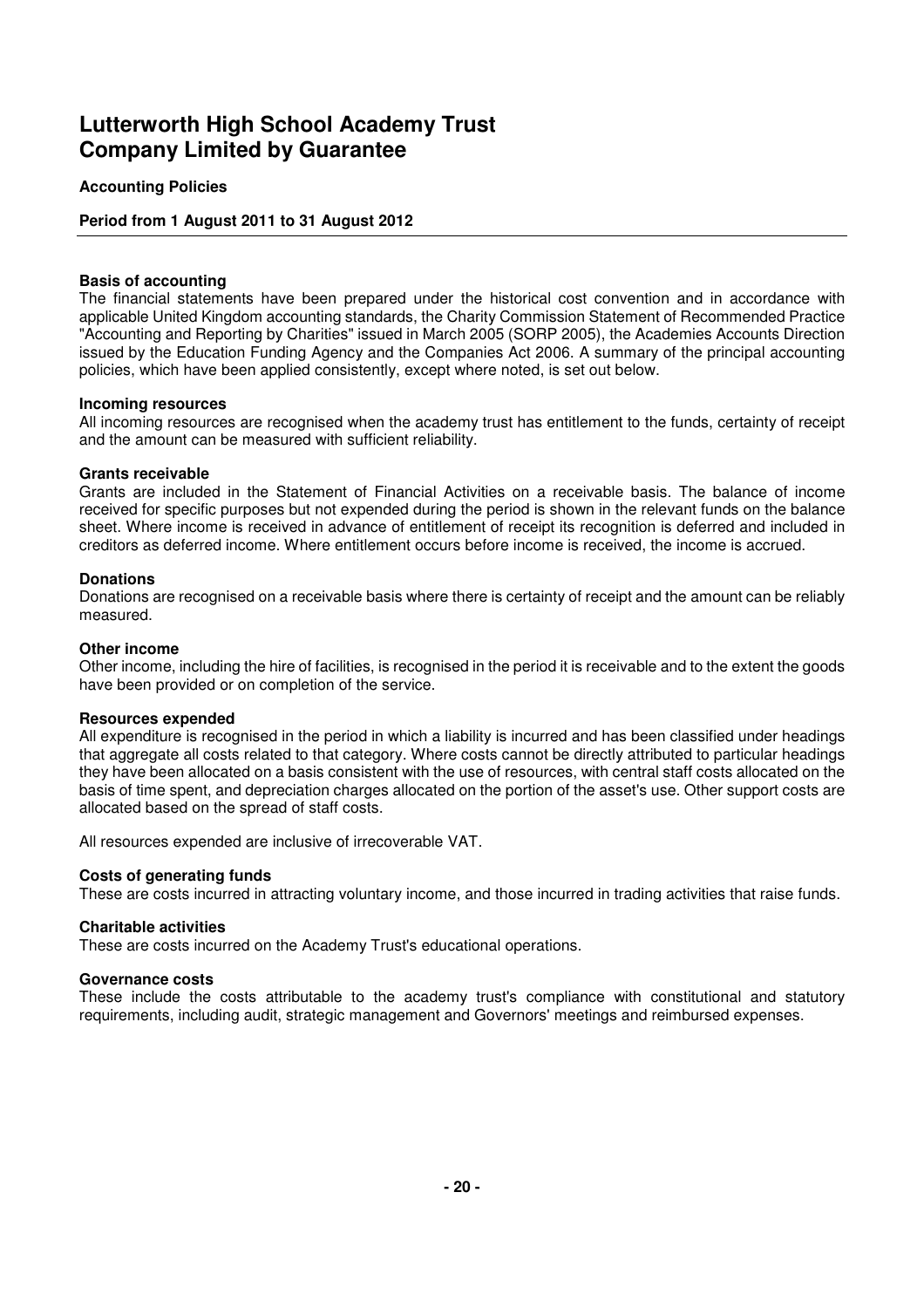**Accounting Policies (continued)**

## **Period from 1 August 2011 to 31 August 2012**

#### **Fund accounting**

Unrestricted income funds represent those resources which may be used towards meeting any of the charitable objects of the Academy Trust at the discretion of the Governors.

Restricted fixed asset funds are resources which are to be applied to specific capital purposes imposed by funders where the asset acquired or created is held for a specific purpose.

Restricted general funds comprise all other restricted funds received.

#### **Fixed assets**

Assets costing £1,000 or more are capitalised as tangible fixed assets and are carried at cost, net of depreciation and any provision for impairment. Where tangible fixed assets have been acquired with the aid of specific grants, either from the government or from the private sector, they are included in the Balance Sheet at cost and depreciated over their expected useful economic life. The related grants are credited to a restricted fixed asset fund in the Statement of Financial Activities and carried forward in the Balance Sheet.

Assets transferred at inception have been included at the estimated depreciated replacement cost.

Depreciation on fixed assets is charged to the restricted fixed asset fund in the Statement of Financial Activities so as to reduce the fund over the useful economic life of the related asset on a basis consistent with the Academy Trust's depreciation policy.

Assets in the course of construction are included at cost. Depreciation on these assets is not charged until they are brought into use.

A review for impairment of a fixed asset is carried out if events or changes in circumstances indicate that the carrying value of any fixed asset may not be recoverable. Shortfalls between the carrying value of fixed assets and their recoverable amounts are recognised as impairments.

Impairment losses are recognised in the Statement of Financial Activities.

#### **Depreciation**

Depreciation is calculated so as to write off the cost of an asset, less its estimated residual value, over the useful economic life of that asset as follows:

| Long leasehold buildings | 2% straight line per annum    |
|--------------------------|-------------------------------|
| Equipment                | - 10% straight line per annum |
| Fixtures & fittings      | - 25% straight line per annum |

#### **Stocks**

Stocks are valued at the lower of cost and net realisable value, after making due allowance for obsolete and slow moving items.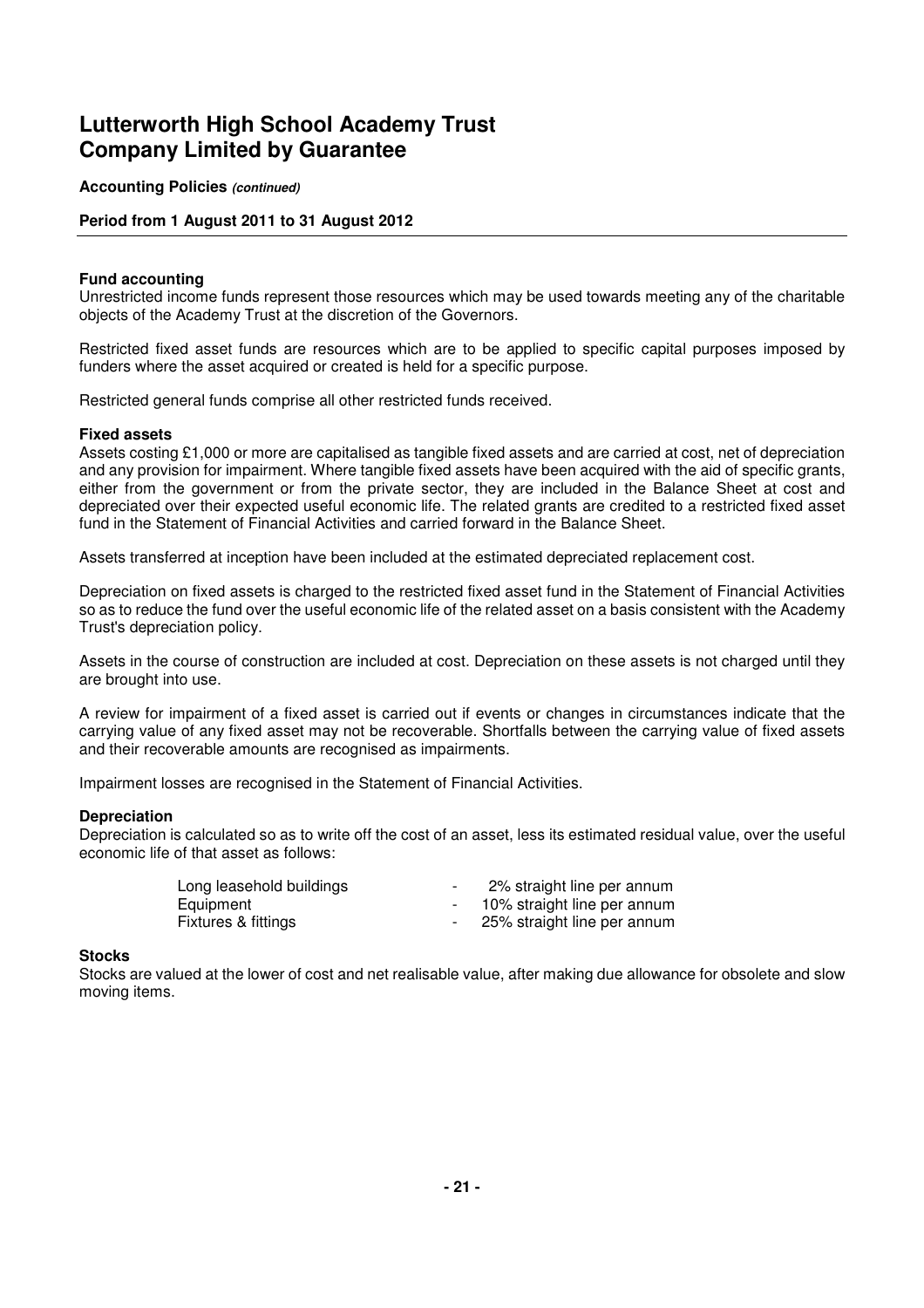**Accounting Policies (continued)**

## **Period from 1 August 2011 to 31 August 2012**

### **Pension costs**

Retirement benefits to employees of the Academy Trust are provided by the Teachers' Pension Scheme ('TPS') and the Local Government Pension Scheme ('LGPS'). These are defined benefit schemes, are contracted out of the State Earnings-Related Pension Scheme ('SERPS'), and the assets are held separately from those of the Academy Trust.

The TPS is an unfunded scheme and contributions are calculated so as to spread the cost of pensions over employees' working lives with the Academy Trust in such a way that the pension cost is a substantially level percentage of current and future pensionable payroll. The contributions are determined by the Government Actuary on the basis of quinquennial valuations using a prospective benefit method. As stated in Note 16 , the TPS is a multi employer scheme and the Academy Trust is unable to identify its share of the underlying assets and liabilities of the scheme on a consistent and reasonable basis. The TPS is therefore treated as a defined contribution scheme and the contributions recognised as they are paid each year.

The LGPS is a funded scheme and the assets are held separately from those of the Academy Trust in separate trustee administered funds. Pension scheme assets are measured at fair value and liabilities are measured on an actuarial basis using the projected unit method and discounted at a rate equivalent to the current rate of return on a high quality corporate bond of equivalent term and currency to the liabilities. The actuarial valuations are obtained at least triennially and are updated at each balance sheet date. The amounts charged to operating surplus are the current service costs and gains and losses on settlements and curtailments. They are included as part of staff costs. Past service costs are recognised immediately in the Statement of Financial Activities if the benefits have vested. If the benefits have not vested immediately, the costs are recognised over the period until vesting occurs. The expected return on assets and the interest cost are shown as a net finance amount of other finance costs or credits adjacent to interest. Actuarial gains and losses are recognised immediately in other gains and losses.

## **Going concern**

The Governors assess whether the use of going concern is appropriate i.e. whether there are any material uncertainties related to events or conditions that may cast significant doubt on the ability of the Academy Trust to continue as a going concern. The Governors make this assessment in respect of a period of one year from the date of approval of the financial statements.

## **Taxation**

The Academy Trust is considered to pass the tests set out in Paragraph 1 Schedule 6 of the Finance Act 2010 and therefore it meets the definition of a charitable company for UK corporation tax purposes. Accordingly, the Academy Trust is potentially exempt from taxation in respect of income or capital gains received within categories covered by Chapter 3 Part 11 of the Corporation Tax Act 2010 or Section 256 of the Taxation of Chargeable Gains Act 1992, to the extent that such income or gains are applied exclusively to charitable purposes.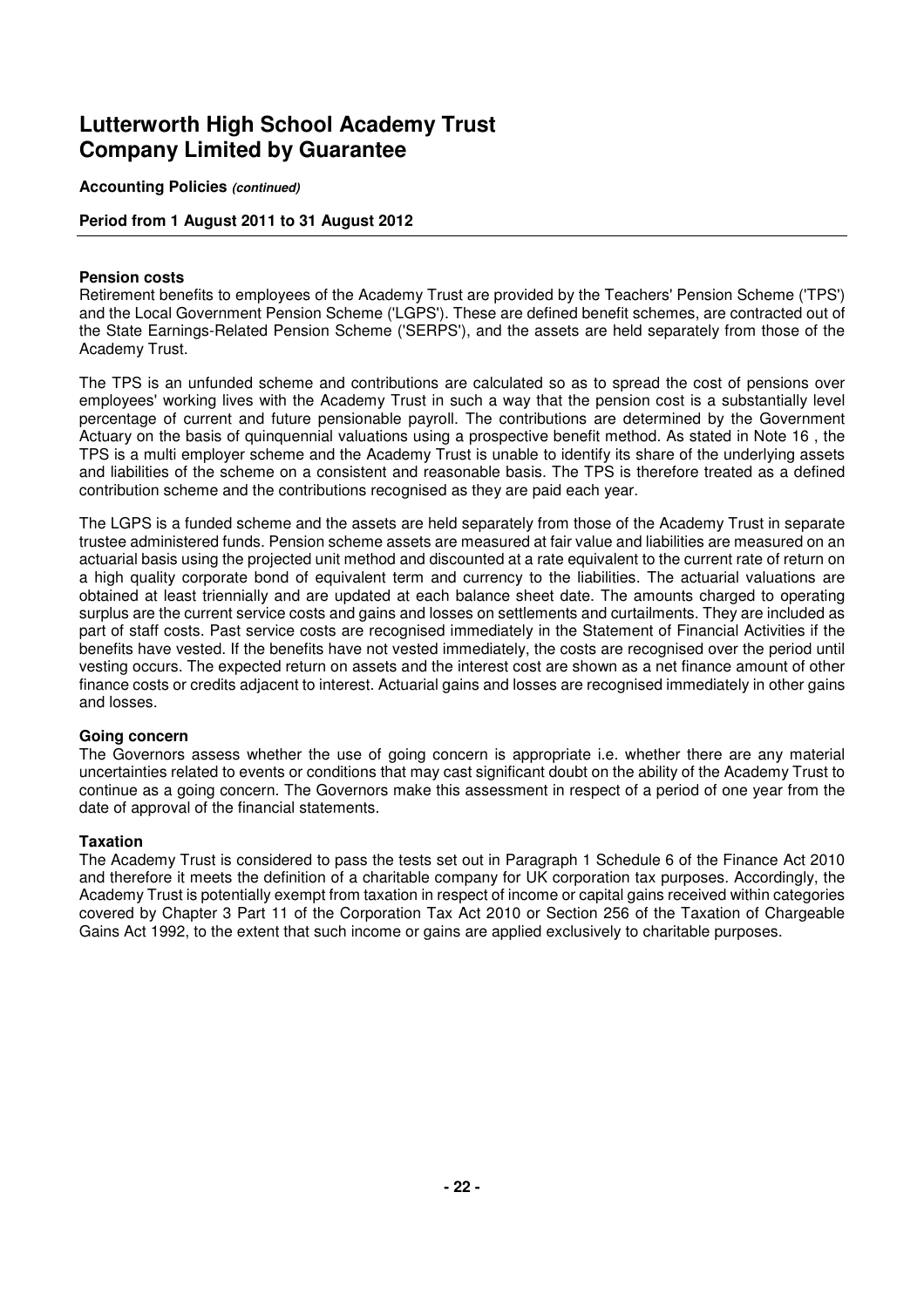**Accounting Policies (continued)**

## **Period from 1 August 2011 to 31 August 2012**

#### **Conversion to Academy Trust**

The conversion from a state maintained school to an Academy Trust involved the transfer of identifiable assets and liabilities and the operation of the school for £nil consideration and has been accounted for under the acquisition accounting method.

The assets and liabilities transferred on conversion from Lutterworth High School to the Academy Trust have been valued at their estimated depreciated replacement cost being a reasonable estimate of the current market value that the Governors would expect to pay in an open market for an equivalent item. Their estimated depreciated replacement cost is in accordance with the accounting policies set out for Lutterworth High School Academy Trust. The amounts have been recognised under the appropriate balance sheet categories, with a corresponding amount recognised in voluntary income as net income in the Statement of Financial Activities and analysed under restricted general funds and restricted fixed asset funds. Further details of the transaction are set out in note 19.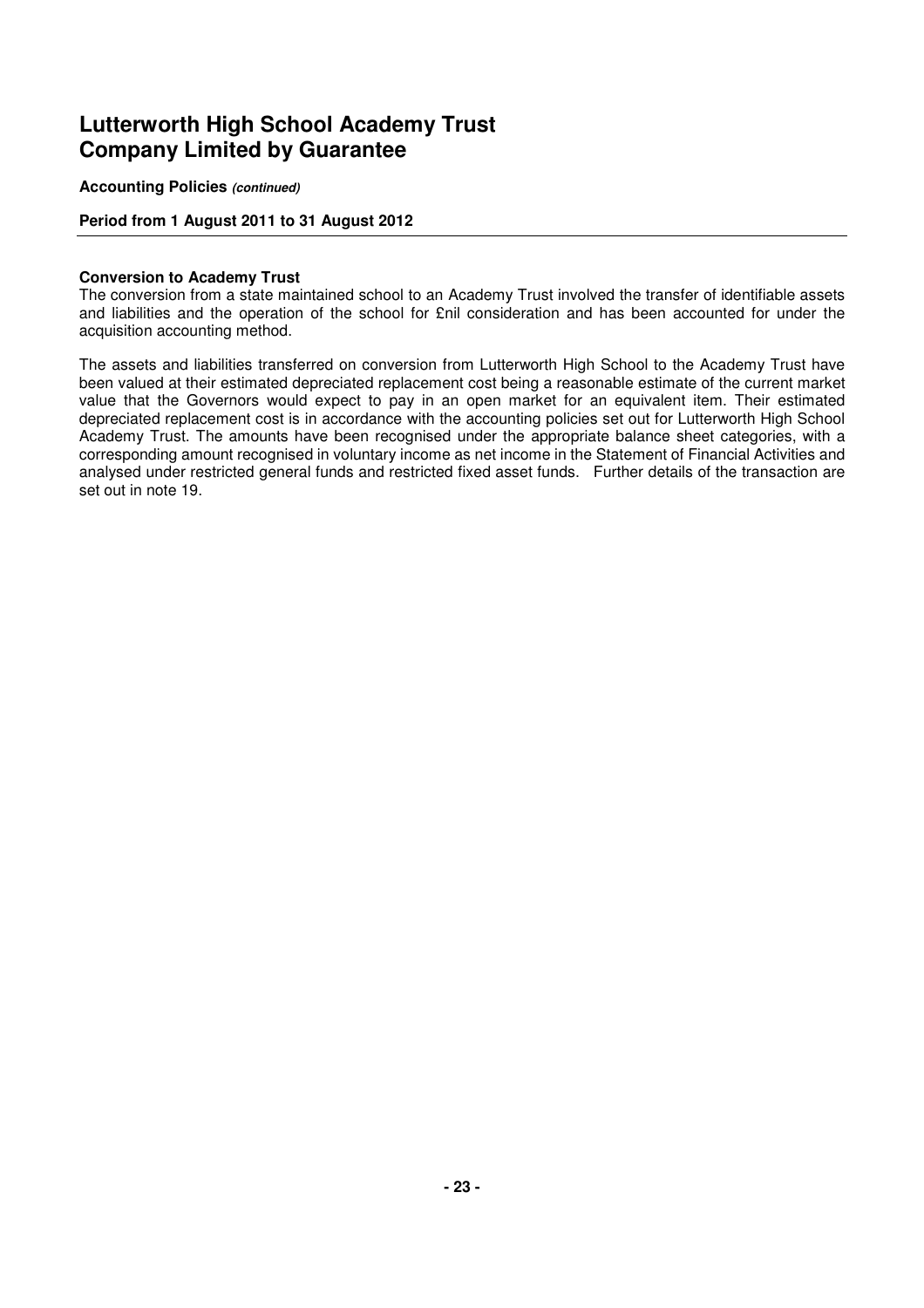## **Notes to the Financial Statements**

## **Period from 1 August 2011 to 31 August 2012**

### **1. General annual grant (GAG)**

|                                                                                                    | 2012                   |
|----------------------------------------------------------------------------------------------------|------------------------|
| a. Results and Carry Forward for the Year                                                          | £                      |
| GAG allocation for current year                                                                    | 3,353,817              |
| Recurrent expenditure from GAG<br>Fixed assets purchased from GAG                                  | (2,816,665)<br>(8,627) |
| GAG carried forward to next year                                                                   | 528,525                |
| Maximum permitted GAG carry forward at end of current year<br>(12% of allocation for current year) | (402,458)              |
| <b>GAG to surrender to DfE</b><br>(12% rule breached if result is positive)                        | 126,067                |
|                                                                                                    | breach                 |

The Academy has approached the EFA with a business case to retain the whole of the GAG carry forward for future educational purposes.

#### **2. Voluntary income**

|                                              |                   | <b>Restricted</b>  |                    |
|----------------------------------------------|-------------------|--------------------|--------------------|
|                                              | <b>Restricted</b> | <b>Fixed Asset</b> | <b>Total Funds</b> |
|                                              | <b>Funds</b>      | <b>Funds</b>       | 2012               |
|                                              |                   |                    | £                  |
| <b>Donations</b>                             |                   |                    |                    |
| Transfers from Local Authority on conversion | 33.664            | 5,995,918          | 6,029,582          |
|                                              |                   |                    |                    |

### **3. Incoming resources from activities for generating funds**

|                      | <b>Unrestricted</b> | <b>Restricted</b> | <b>Total Funds</b> |
|----------------------|---------------------|-------------------|--------------------|
|                      | <b>Funds</b>        | <b>Funds</b>      | 2012               |
|                      | £                   |                   | £                  |
| Rental income        | 4,327               | -                 | 4,327              |
| School uniform sales | 9,082               | -                 | 9,082              |
| Other income         | 4,185               | 30,851            | 35,036             |
|                      | 17,594              | 30,851            | 48,445             |
|                      |                     |                   |                    |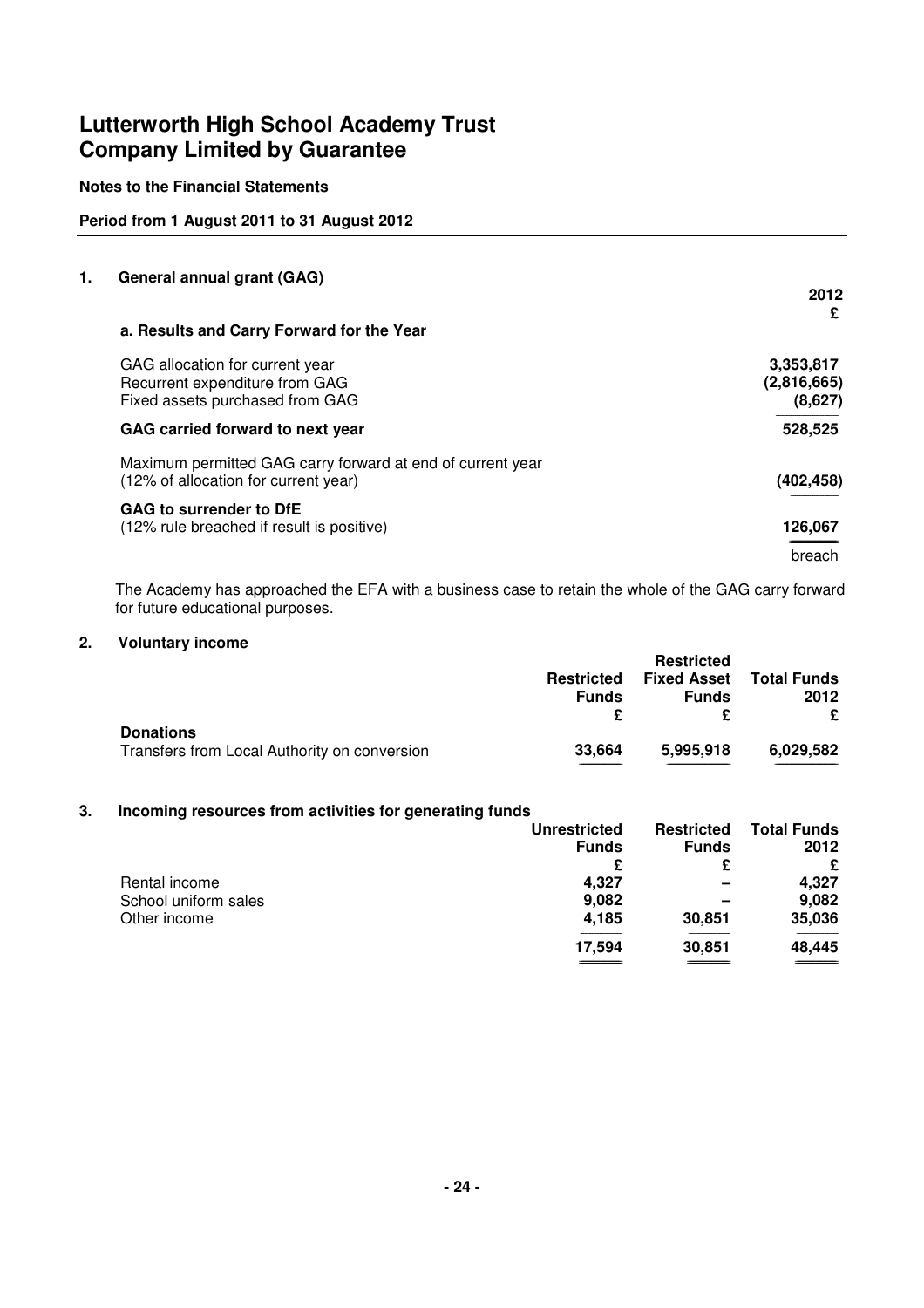## **Notes to the Financial Statements**

## **Period from 1 August 2011 to 31 August 2012**

### **4. Investment income**

|    |                                                     | <b>Unrestricted</b> | <b>Total Funds</b> |
|----|-----------------------------------------------------|---------------------|--------------------|
|    |                                                     | <b>Funds</b><br>£   | 2012<br>£          |
|    | Bank interest receivable                            | 584                 | 584                |
|    |                                                     |                     |                    |
| 5. | <b>Funding for Academy's educational operations</b> |                     |                    |
|    |                                                     | <b>Restricted</b>   | <b>Total Funds</b> |
|    |                                                     | <b>Funds</b>        | 2012               |
|    |                                                     | £                   | £                  |
|    | <b>EFA revenue grants</b>                           |                     |                    |
|    | General Annual Grant (GAG) (note 1)                 | 3,353,817           | 3,353,817          |
|    | Pupil Premium                                       | 19,440              | 19,440             |
|    | <b>Academy Conversion Grant</b>                     | 25,000              | 25,000             |
|    | <b>PE Teachers Grant</b>                            | 7,600               | 7,600              |
|    | GTP income                                          | 47,100              | 47,100             |
|    | Devolved Formula Capital                            | 16,167              | 16,167             |
|    |                                                     | 3,469,124           | 3,469,124          |
|    | <b>Other Government grants</b>                      |                     |                    |
|    | Local authority SEN income                          | 43,687              | 43,687             |
|    | Access to Work                                      | 13,180              | 13,180             |
|    |                                                     | 56,867              | 56,867             |
|    | <b>Other income</b>                                 |                     |                    |
|    | Trip income                                         | 162,478             | 162,478            |
|    |                                                     | 162,478             | 162,478            |
|    |                                                     | 3,688,469           | 3,688,469          |
|    |                                                     |                     |                    |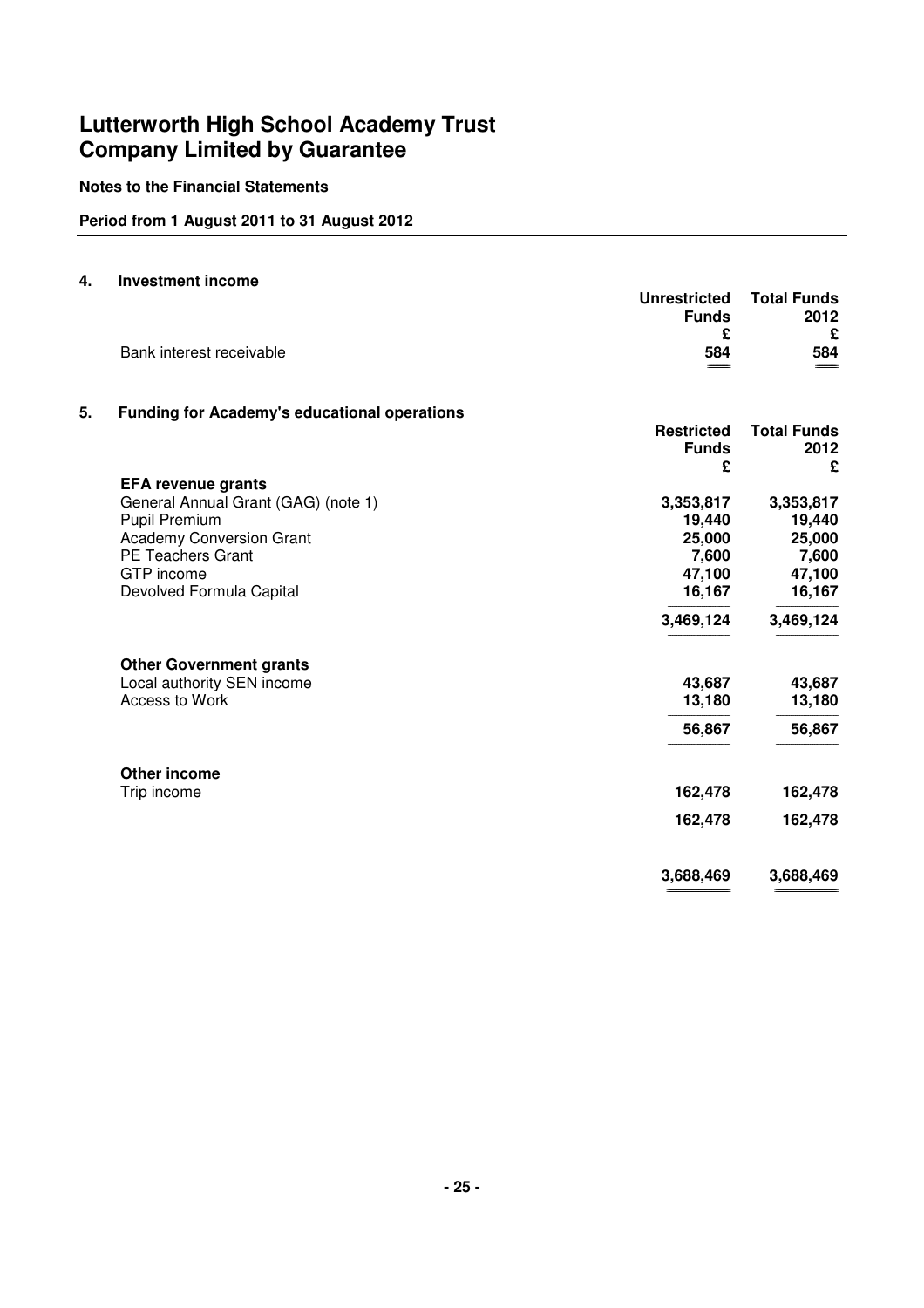## **Notes to the Financial Statements**

## **Period from 1 August 2011 to 31 August 2012**

### **6. Resources expended**

|                                      | <b>Staff costs</b><br>£ | <b>Premises</b><br>£ | Other costs<br>£ | <b>Total Funds</b><br>2012<br>£ |
|--------------------------------------|-------------------------|----------------------|------------------|---------------------------------|
| <b>Charitable activities:</b>        |                         |                      |                  |                                 |
| Direct costs                         | 2,188,351               | 97,499               | 331,729          | 2,617,579                       |
| Support costs                        | 292,652                 | 232,459              | 603,067          | 1,128,178                       |
|                                      | 2,481,003               | 329,958              | 934,796          | 3,745,757                       |
| Governance costs including allocated |                         |                      |                  |                                 |
| support costs                        |                         |                      | 30,460           | 30,460                          |
|                                      | 2,481,003               | 329,958              | 965,256          | 3,776,217                       |
|                                      |                         |                      |                  |                                 |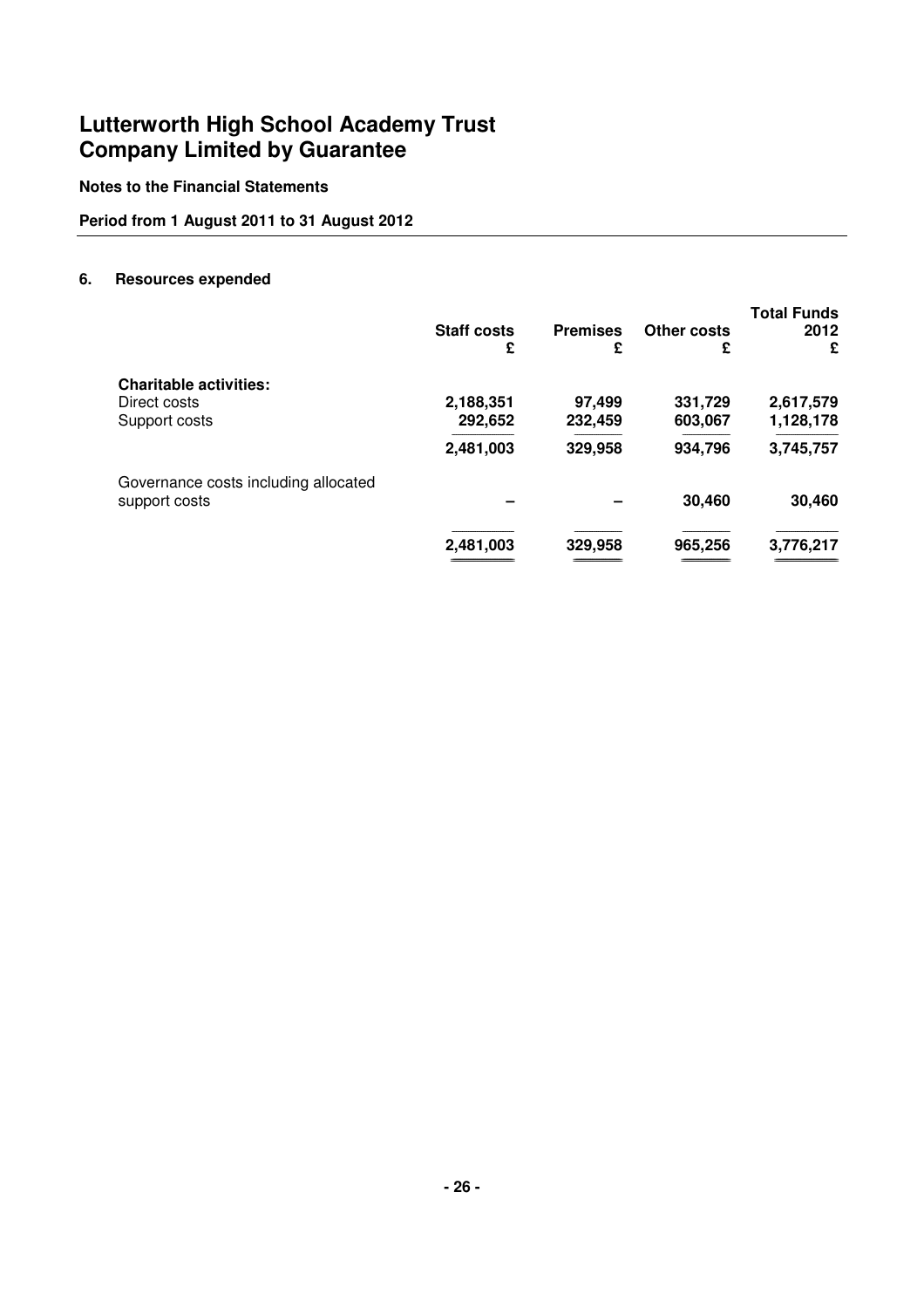## **Notes to the Financial Statements**

## **Period from 1 August 2011 to 31 August 2012**

## **7. Academy's educational operations**

|                                           | <b>Unrestricted</b><br><b>Funds</b> | <b>Restricted</b><br><b>Funds</b> | <b>Restricted</b><br><b>Fixed Asset</b><br><b>Funds</b> | <b>Total Funds</b><br>2012 |
|-------------------------------------------|-------------------------------------|-----------------------------------|---------------------------------------------------------|----------------------------|
|                                           | £                                   | £                                 | £                                                       | £                          |
| <b>Direct costs</b>                       |                                     |                                   |                                                         |                            |
| Teaching and educational support staff    |                                     | 2,188,351                         |                                                         | 2,188,351                  |
| Depreciation                              |                                     |                                   | 139,360                                                 | 139,360                    |
| <b>Educational supplies</b>               |                                     | 123,209                           |                                                         | 123,209                    |
| Other direct costs                        |                                     | 166,659                           |                                                         | 166,659                    |
|                                           |                                     | 2,478,219                         | 139,360                                                 | 2,617,579                  |
| <b>Allocated support costs</b>            |                                     |                                   |                                                         |                            |
| Support staff costs                       |                                     | 282,944                           |                                                         | 282,944                    |
| Staff training                            |                                     | 9,708                             |                                                         | 9,708                      |
| Depreciation                              |                                     |                                   | 3,573                                                   | 3,573                      |
| Recruitment and support                   |                                     | 3,168                             |                                                         | 3,168                      |
| Maintenance of premises and equipment     |                                     | 160,131                           |                                                         | 160,131                    |
| Gas                                       |                                     | 52,002                            |                                                         | 52,002                     |
| Cleaning                                  |                                     | 4,562                             |                                                         | 4,562                      |
| Rent and rates                            |                                     | 21,627                            |                                                         | 21,627                     |
| Insurance                                 |                                     | 42,308                            |                                                         | 42,308                     |
| Security and transport                    |                                     | 4,080                             |                                                         | 4,080                      |
| Catering                                  |                                     | 17,089                            |                                                         | 17,089                     |
| Bank charges                              |                                     | 115                               |                                                         | 115                        |
| Pension deficit transferred on conversion |                                     | 413,000                           |                                                         | 413,000                    |
| Other support costs                       | 7,619                               | 106,252                           |                                                         | 113,871                    |
|                                           | 7,619                               | 1,116,986                         | 3,573                                                   | 1,128,178                  |
|                                           | 7,619                               | 3,595,205                         | 142,933                                                 | 3,745,747                  |

## **8. Governance costs**

|                           | <b>Restricted</b><br><b>Funds</b> | <b>Total Funds</b><br>2012 |
|---------------------------|-----------------------------------|----------------------------|
|                           | £                                 | £                          |
| Audit fees                | 7,000                             | 7,000                      |
| Legal fees                | 22,460                            | 22,460                     |
| Responsible Officer audit | 1,000                             | 1,000                      |
|                           | 30,460                            | 30,460                     |
|                           |                                   | _______                    |

======================= ========================================== ================================ ==========================================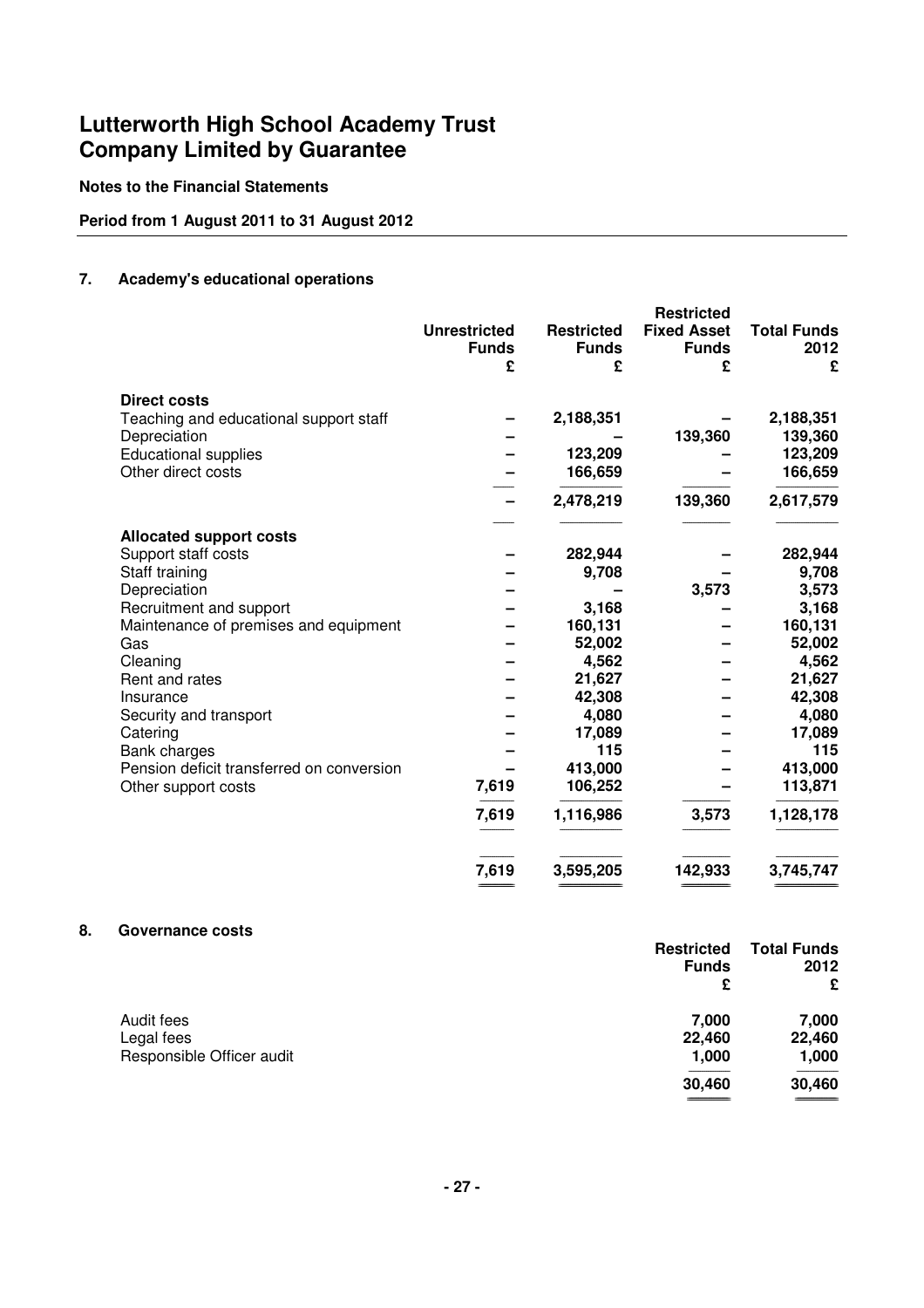## **Notes to the Financial Statements**

## **Period from 1 August 2011 to 31 August 2012**

## **9. Net incoming/(outgoing) resources for the year**

This is stated after charging:

|                                                    | 2012<br>£        |
|----------------------------------------------------|------------------|
| Staff pension contributions                        | 291,263          |
| Fees payable to auditor                            |                  |
| Audit services                                     | 7,000            |
| Responsible Officer services<br>Depreciation       | 1,000<br>142,933 |
|                                                    |                  |
| <b>Staff costs and emoluments</b><br>10.           |                  |
|                                                    | 2012             |
|                                                    | £                |
| Wages and salaries                                 | 2,021,956        |
| Social security costs                              | 142,234          |
| Other pension costs                                | 291,263          |
|                                                    | 2,455,453        |
| Supply teacher costs                               | 15,842           |
|                                                    | 2,471,295        |
| <b>Particulars of employees:</b>                   |                  |
| The average number of employees during the period: | 2012             |
| <b>Teachers</b>                                    | 33               |
| Administration and support                         | 26               |
| Management                                         | $5\phantom{.0}$  |
|                                                    | 64               |
|                                                    |                  |

**Additional disclosures required in this note have been provided to the Chair of the Senior Pay Committee for ratification but are not disclosed in this copy of the financial statements.**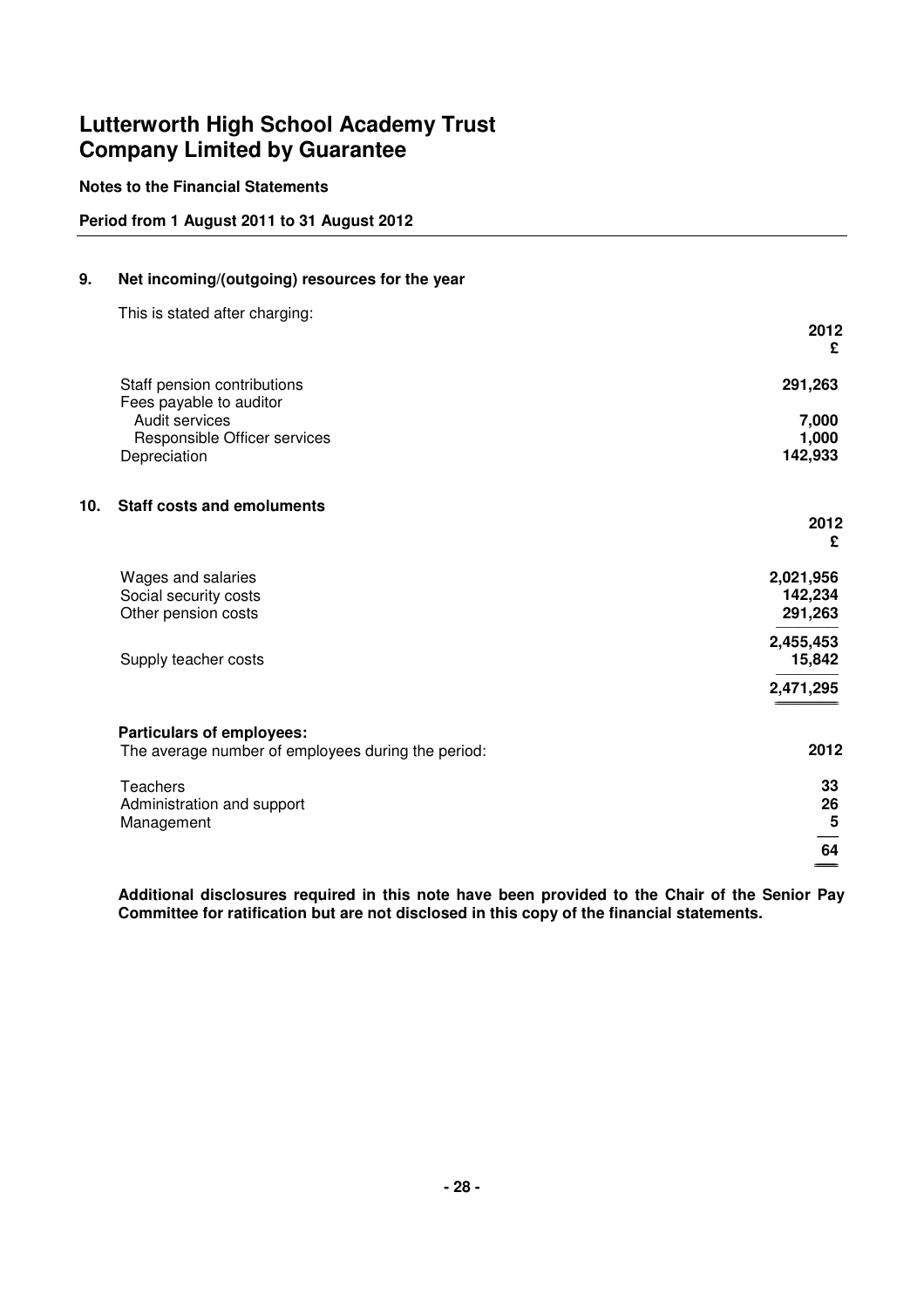### **Notes to the Financial Statements**

## **Period from 1 August 2011 to 31 August 2012**

### **11. Governors' remuneration and expenses**

 Principal and Staff Governors only receive remuneration in respect of services they provide undertaking the roles of Principal and staff and not in their services as Governors. Other Governors did not receive any payments from the Academy in respect of their role as Governors.

No expenses were paid to Governors for the period to 31 August 2012.

#### **12. Governors' and Officers' insurance**

 In accordance with normal commercial practice the Academy Trust has purchased insurance to protect Governors and Officers from claims arising from negligent acts, errors or omissions occurring whilst on Academy business. The insurance provides cover up to £1,000,000 on any one claim and the cost for the period ended 31 August 2012 was £1,022.

#### **13. Tangible fixed assets**

|                                              | Long<br>leasehold<br>land and<br>buildings<br>£ | <b>Equipment</b><br>£ | <b>Computer</b><br>equipment<br>£ | <b>Total</b><br>£ |
|----------------------------------------------|-------------------------------------------------|-----------------------|-----------------------------------|-------------------|
| Cost                                         |                                                 |                       |                                   |                   |
| Additions                                    | 5,849,491                                       | 88,700                | 82,520                            | 6,020,711         |
| <b>At 31 August 2012</b>                     | 5,849,491                                       | 88,700                | 82,520                            | 6,020,711         |
| <b>Depreciation</b><br>Charge for the period | 97,499                                          | 11,956                | 33,478                            | 142,933           |
|                                              |                                                 |                       |                                   |                   |
| <b>At 31 August 2012</b>                     | 97,499                                          | 11,956                | 33,478                            | 142,933           |
| Net book value                               |                                                 |                       |                                   |                   |
| <b>At 31 August 2012</b>                     | 5,751,992                                       | 76,744                | 49,042                            | 5,877,778         |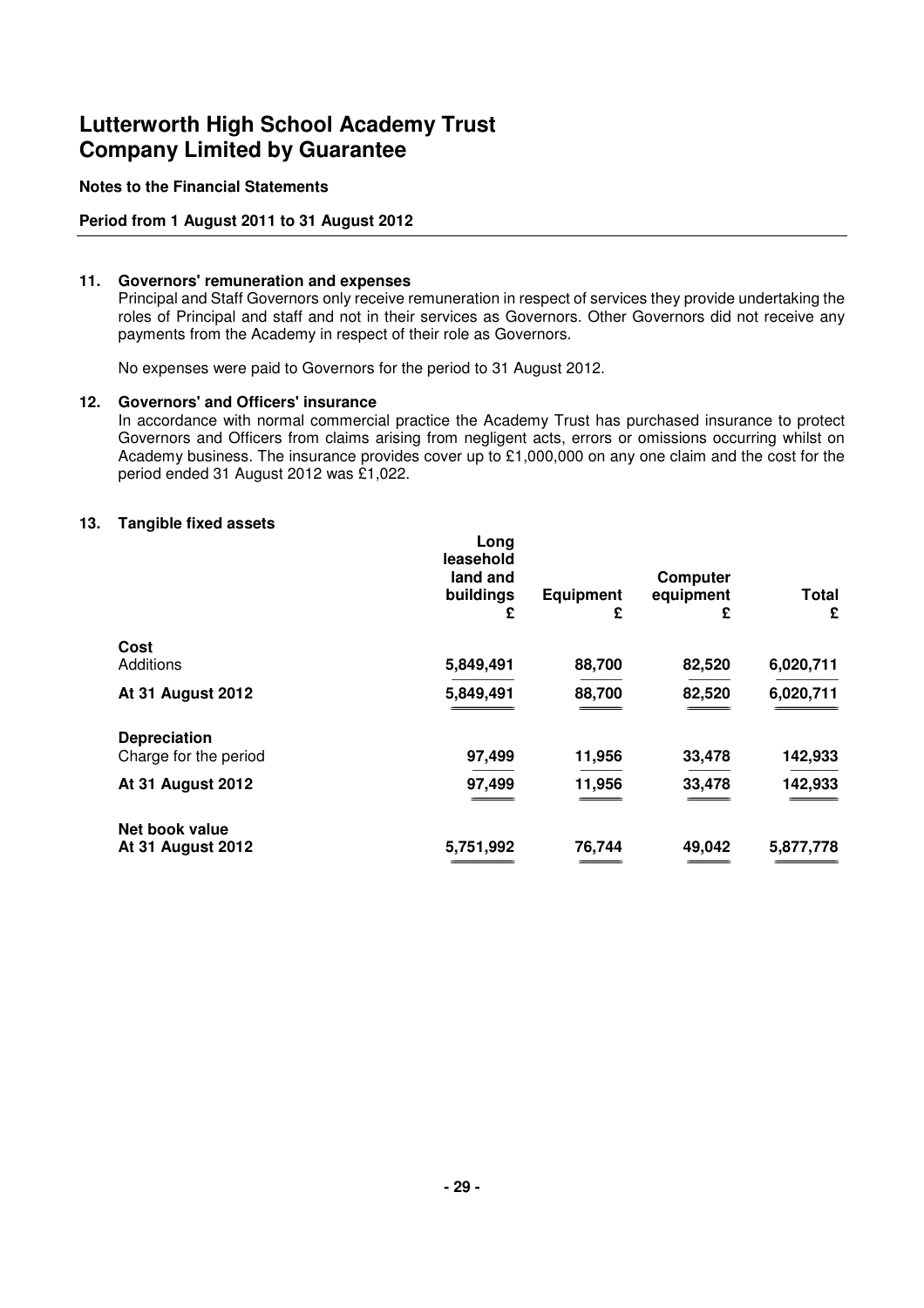## **Notes to the Financial Statements**

## **Period from 1 August 2011 to 31 August 2012**

|                                                | 2012<br>£                                                       |
|------------------------------------------------|-----------------------------------------------------------------|
| General debtors                                | 553<br>45,339                                                   |
| Prepayments                                    | 30,276                                                          |
|                                                | 76,168                                                          |
| Creditors: Amounts falling due within one year | 2012                                                            |
|                                                | £                                                               |
| General creditors                              | 13,639                                                          |
| Accruals and deferred income                   | 74,409<br>167,648                                               |
|                                                | 255,696                                                         |
| <b>Deferred income</b>                         |                                                                 |
|                                                | 2012<br>£                                                       |
| Resources deferred in the year                 | 118,207                                                         |
| Deferred income at 31 August 2012              | 118,207<br>_                                                    |
|                                                | <b>Debtors</b><br>Other debtors<br>Taxation and social security |

 The deferred income held at 31 August 2012 relates to grant funding received for the academic period 2012-13.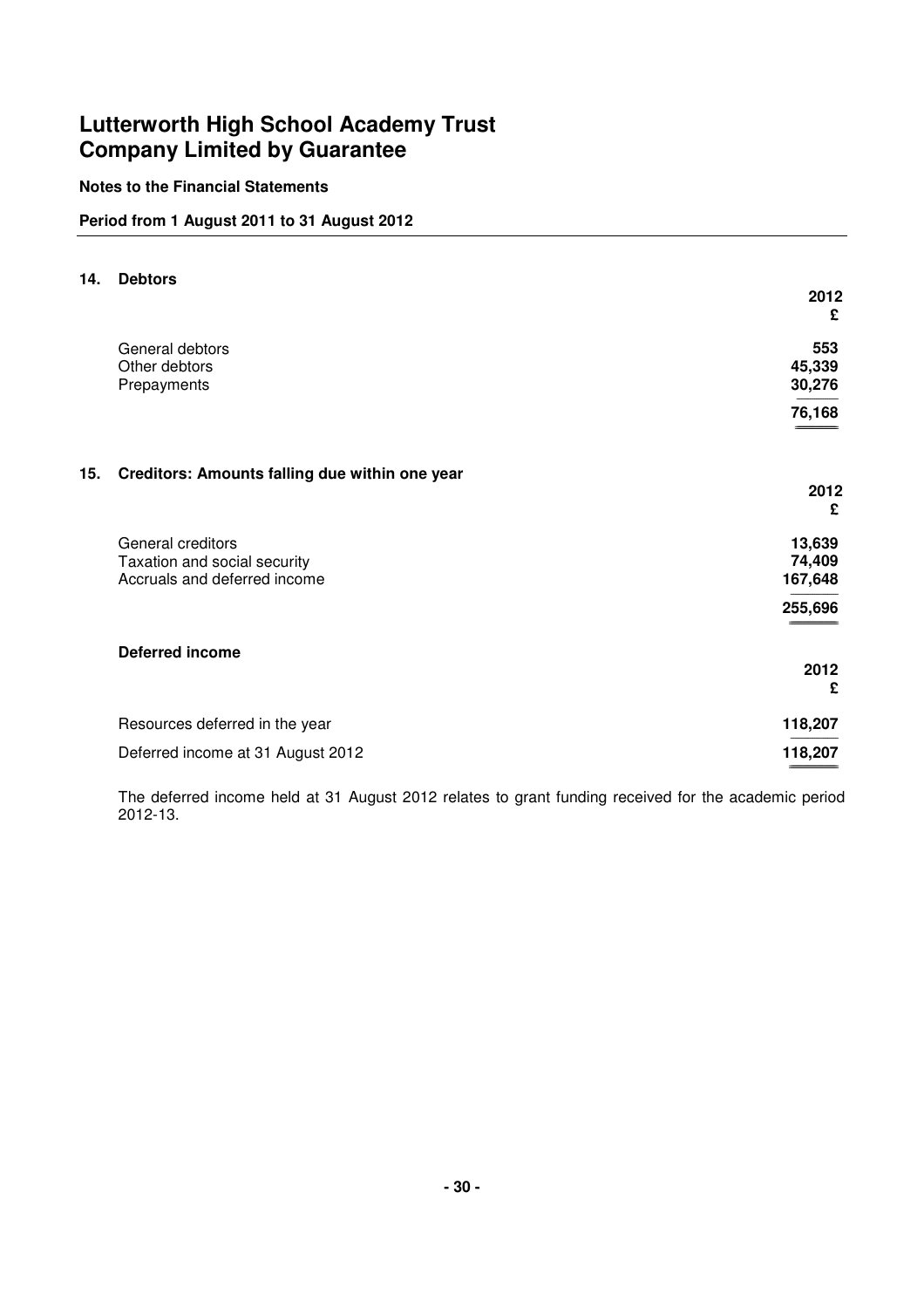### **Notes to the Financial Statements**

## **Period from 1 August 2011 to 31 August 2012**

#### **16. Pensions and similar obligations**

 The Academy's employees belong to two principal pension schemes: the Teachers' Pension Scheme England and Wales (TPS) for academic and related staff; and the Local Government Pension Scheme (LGPS) for non-teaching staff. Both are defined-benefit schemes.

 As described in the accounting policy the LGPS obligation relates to the employees of the Academy Trust, who were the employees transferred as part of the conversion from the maintained school and new employees who were eligible to, and did, join the Scheme in the period. The obligation in respect of employees who transferred on conversion represents their cumulative service at both the predecessor school and the Academy Trust at the balance sheet date.

 The pension costs are assessed in accordance with the advice of independent qualified actuaries. The latest actuarial valuation of the TPS was at 31 March 2004 and of the LGPS was at 31 March 2010.

There were no outstanding or prepaid contributions at either the beginning or the end of the financial year.

#### **Teachers' Pension Scheme**

#### **Introduction**

 The Teachers' Pension Scheme (TPS) is a statutory, contributory, defined benefit scheme. The regulations under which the TPS operates are the Teachers' Pensions Regulations 2010. These regulations apply to teachers in schools and other educational establishments in England and Wales maintained by local authorities, to teachers in many independent and voluntary-aided schools, and to teachers and lecturers in establishments of further and higher education. Membership is automatic for full-time teachers and lecturers and from 1 January 2007 automatic too for teachers and lecturers in part-time employment following appointment or a change of contract. Teachers and lecturers are able to opt out of the TPS.

## **The Teachers' Pension Budgeting and Valuation Account**

 Although teachers and lecturers are employed by various bodies, their retirement and other pension benefits, including annual increases payable under the Pensions (Increase) Acts are, as provided for in the Superannuation Act 1972, paid out of monies provided by Parliament. Under the unfunded TPS, teachers' contributions on a 'pay-as-you-go' basis, and employers' contributions, are credited to the Exchequer under arrangements governed by the above Act.

 The Teachers' Pensions Regulations require an annual account, the Teachers' Pension Budgeting and Valuation Account, to be kept of receipts and expenditure (including the cost of pensions' increases). From 1 April 2001, the Account has been credited with a real rate of return (in excess of price increases and currently set at 3.5%), which is equivalent to assuming that the balance in the Account is invested in notional investments that produce that real rate of return.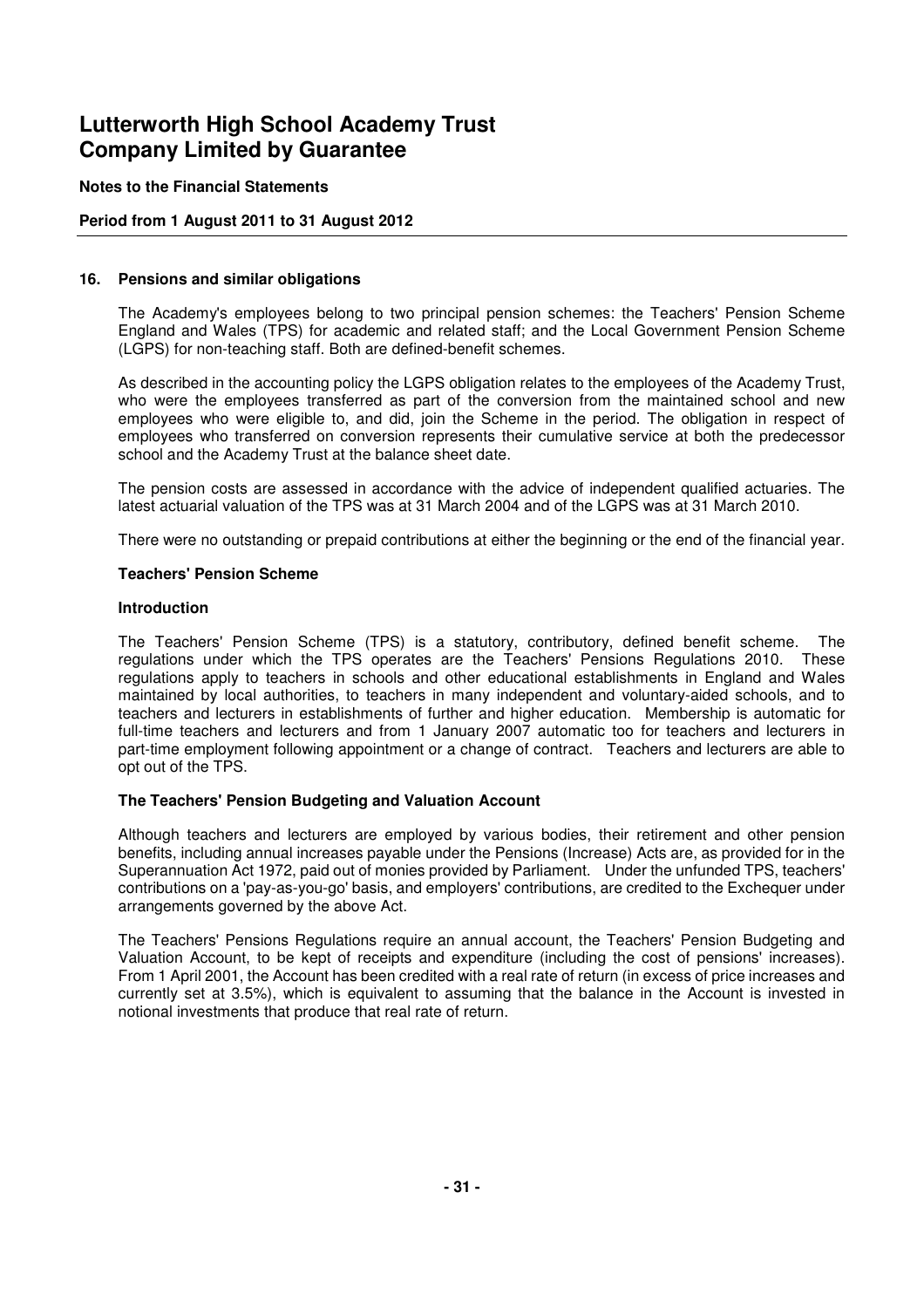#### **Notes to the Financial Statements**

## **Period from 1 August 2011 to 31 August 2012**

#### **16. Pensions and similar obligations (continued)**

#### **Valuation of the Teachers' Pension Scheme**

 Not less than every four years the Government Actuary (GA), using normal actuarial principles, conducts a formal actuarial review of the TPS. The aim of the review is to specify the level of future contributions.

 The contribution rate paid into the TPS is assessed in two parts. First, a standard contribution rate (SCR) is determined. This is the contribution, expressed as a percentage of the salaries of teachers and lecturers in service or entering service during the period over which the contribution rate applies, which if it were paid over the entire active service of these teachers and lecturers would broadly defray the cost of benefits payable in respect of that service. Secondly, a supplementary contribution is payable if, as a result of the actuarial investigation, it is found that accumulated liabilities of the Account for benefits to past and present teachers, are not fully covered by standard contributions to be paid in future and by the notional fund built up from past contributions. The total contribution rate payable is the sum of the SCR and the supplementary contribution rate.

 The last valuation of the TPS related to the period 1 April 2001 - 31 March 2004. The GA's report of October 2006 revealed that the total liabilities of the Scheme (pensions currently in payment and the estimated cost of future benefits) amounted to £166,500 millions. The value of the assets (estimated future contributions together with the proceeds from the notional investments held at the valuation date) was £163,240 millions. The assumed real rate of return is 3.5% in excess of prices and 2% in in excess of earnings. The rate of real earnings growth is assumed to be 1.5%. The assumed gross rate of return is 6.5%.

 As from 1 January 2007, and as part of the cost-sharing agreement between employers' and teachers' representatives, the SCR was assessed at 19.75%, and the supplementary contribution rate was assessed to be 0.75% (to balance assets and liabilities as required by the regulations within 15 years). This resulted in a total contribution rate of 20.5%, which translated into an employee contribution rate of 6.4% and employer contribution rate of 14.1% payable. The cost-sharing agreement also introduced (effective for the first time for the 2008 valuation) a 14% cap on employer contributions payable.

#### **Scheme Changes**

 From 1 April 2012 to 31 March 2013, the employee contribution rate will range between 6.4% and 8.8%, depending on a member's Full Time Equivalent salary. Further changes to the employee contribution rate will be applied in 2013-14 and 2014-15.

 Actuarial scheme valuations are dependent on assumptions about the value of future costs, design of benefits and many other factors. Many of these are being discussed in the context of the design for a reformed TPS, as set out in the Proposed Final Agreement, and scheme valuations are, therefore, currently suspended. The Government, however, has set out a future process for determining the employer contribution rate under the new scheme, and this process will involve a full actuarial valuation.

 Under the definitions set out in Financial Reporting Standard (FRS 17) Retirement Benefits, the TPS is a multiemployer pension scheme. The Academy is unable to identify its share of the underlying assets and liabilities of the scheme. Accordingly, the Academy has taken advantage of the exemption in FRS 17 and has accounted for its contributions to the scheme as if to were a defined contribution scheme. The Academy has set out above the information available on the scheme and the implications for the Academy in terms of the anticipated contribution rates.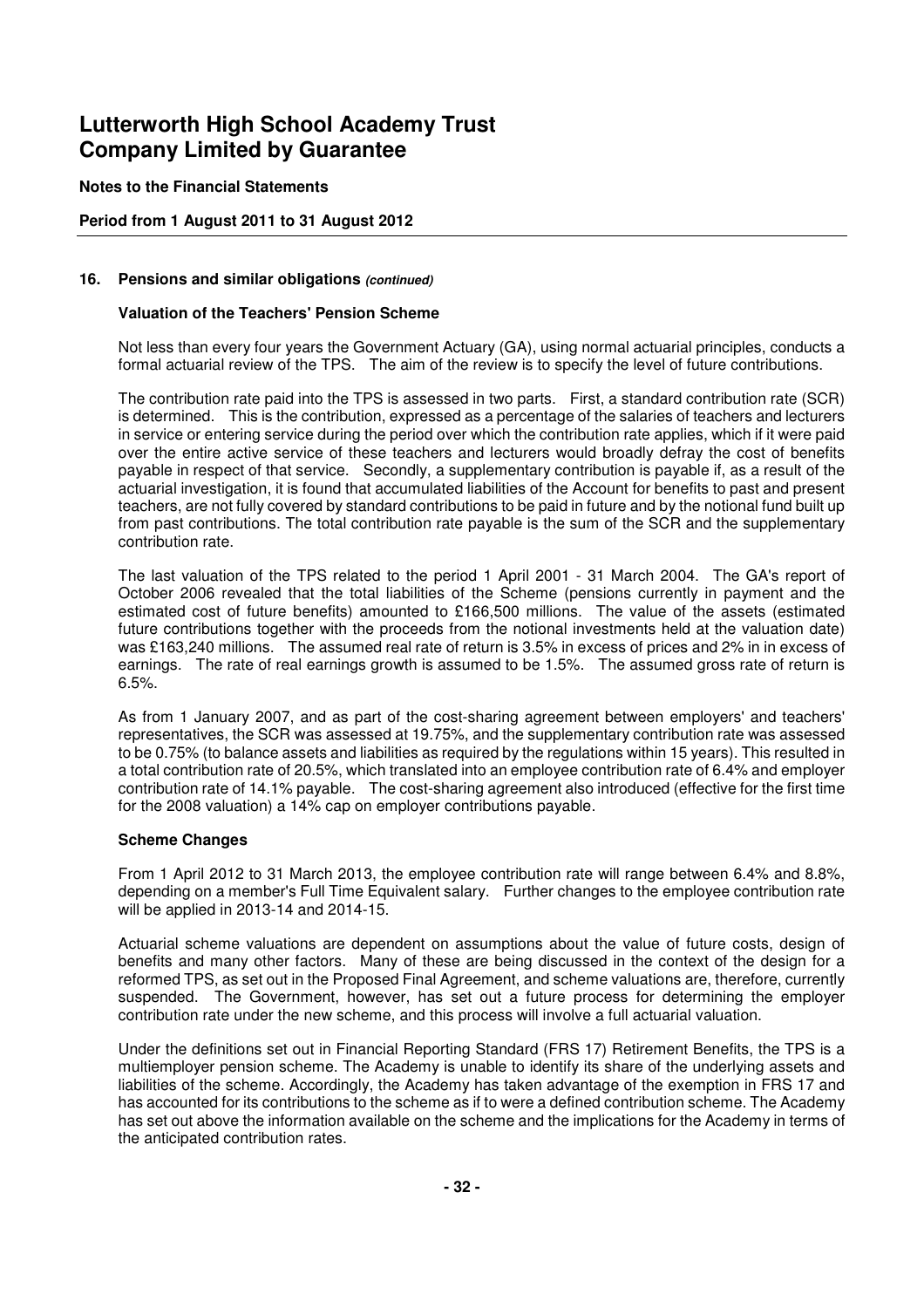## **Notes to the Financial Statements**

## **Period from 1 August 2011 to 31 August 2012**

### **16. Pensions and similar obligations (continued)**

### **Local Government Pension Scheme**

 The LGPS is a funded defined-benefit scheme, with the assets held in separate trustee-administered funds. The total contribution made for the year ended 31 August 2012 was £90,000, of which employer's contributions totalled £69,000 and employees' contributions totalled £21,000.

 The pension costs are assessed in accordance with the advice of independent qualified actuaries. The latest actuarial valuation of the TPS was 31 March 2004 and of the LGPS was at 31 March 2010.

There were no outstanding or prepaid contributions at either the beginning or the end of the financial year.

### **Principal actuarial assumptions**

|                                      | At 31 Aug 2012 |
|--------------------------------------|----------------|
|                                      | %              |
| Discount rate                        | 4.1            |
| Expected return on scheme assets     | 4.8            |
| Rate of increase in salaries         | 4.5            |
| Rate of increase in pensions payment | 2.2            |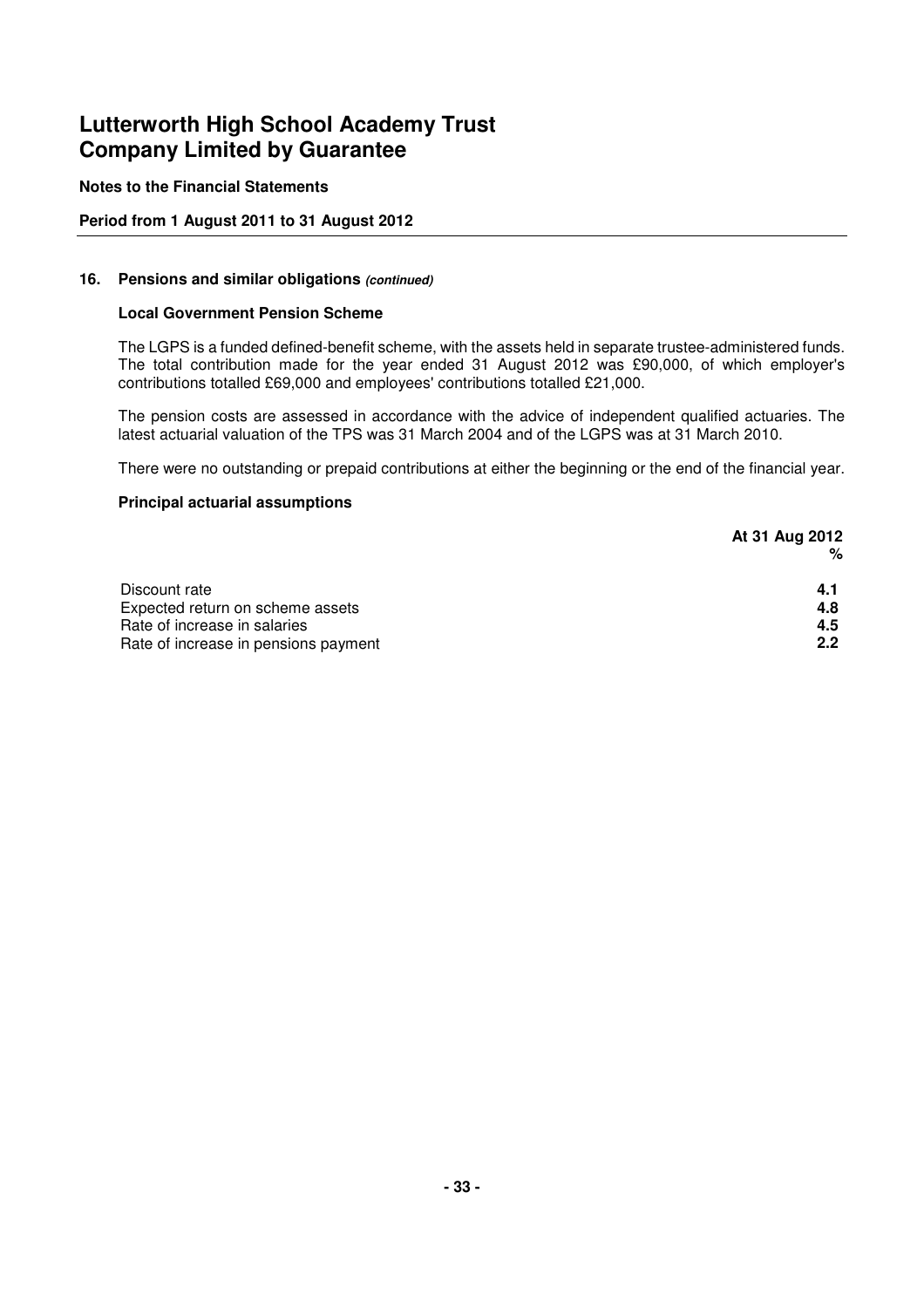## **Notes to the Financial Statements**

## **Period from 1 August 2011 to 31 August 2012**

#### **16. Pensions and similar obligations (continued)**

 The current mortality assumptions include sufficient allowance for future improvements in mortality rates. The assumed life expectations on retirement age 65 are:

|                      | At 31<br><b>August</b> |
|----------------------|------------------------|
| Retiring today       | 2012                   |
| Males                | 20.9                   |
| Females              | 23.3                   |
| Retiring in 20 years |                        |
| Males                | 23.3                   |
| Females              | 25.6                   |

The Academy's share of the assets and liabilities in the scheme and the expected rate of return were:

|                                              |                                            | Fair value at |
|----------------------------------------------|--------------------------------------------|---------------|
|                                              | Expected return at 31 Aug 2012 31 Aug 2012 |               |
|                                              | %                                          | £             |
| Equities                                     | 70.0                                       | 333,000       |
| <b>Bonds</b>                                 | 17.0                                       | 81,000        |
| Property                                     | 11.0                                       | 52,000        |
| Cash                                         | 2.0                                        | 9,000         |
| Total market value of assets                 |                                            | 475,000       |
| Present value of scheme liabilities - funded |                                            | (990,000)     |
| Deficit in the scheme                        |                                            | (515,000)     |
|                                              |                                            |               |

 The expected rate of return is based on the long-term future expected investment return for each asset class at the beginning of the period.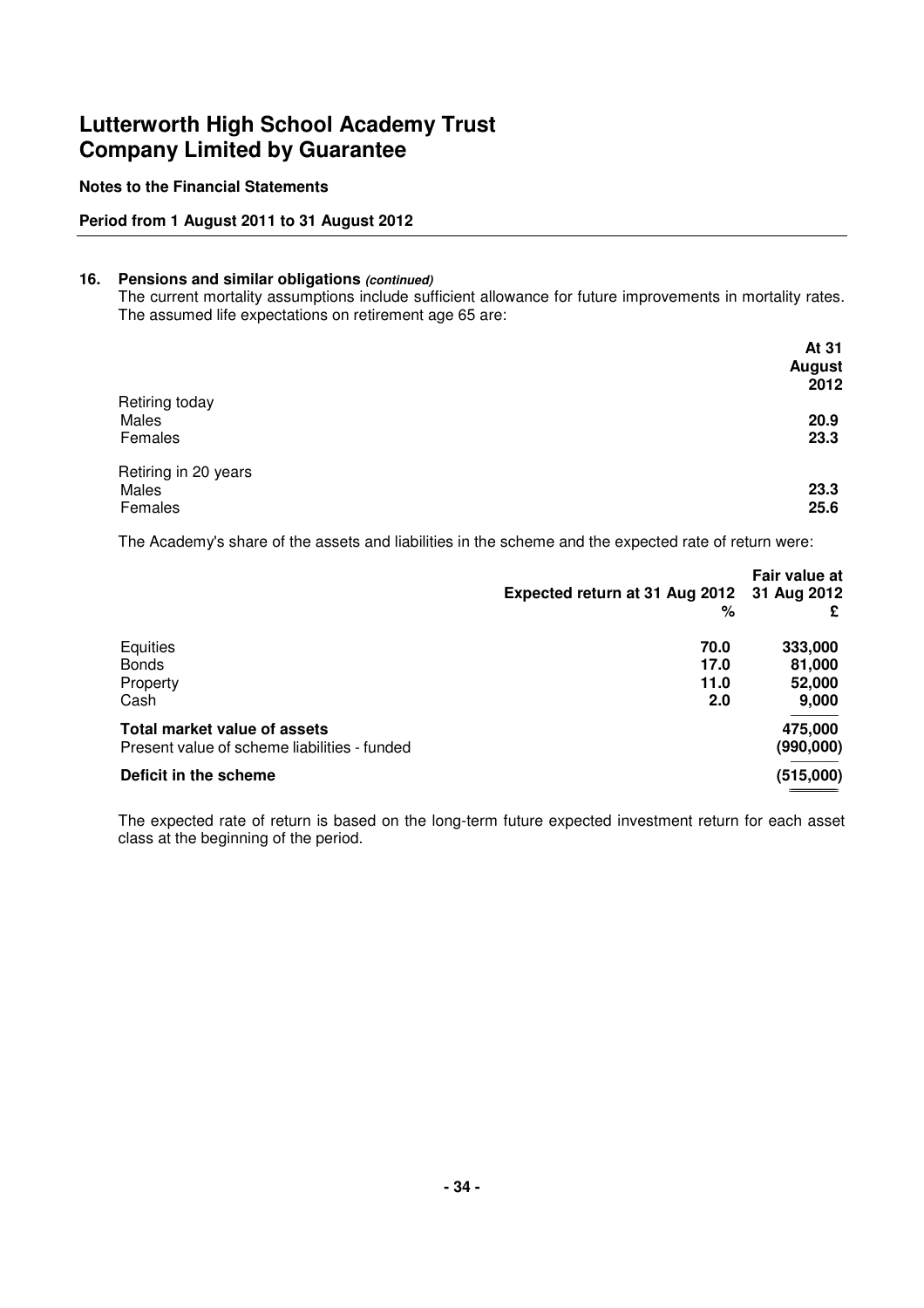## **Notes to the Financial Statements**

## **Period from 1 August 2011 to 31 August 2012**

#### **16. Pensions and similar obligations (continued)**

| Amounts recognised in the Statement of Financial Activities                 |                    |
|-----------------------------------------------------------------------------|--------------------|
|                                                                             | 2012<br>£          |
| Current service cost (net of employee contributions)                        | 65,000             |
| <b>Total operating charge</b>                                               | 65,000             |
| Analysis of pension finance costs                                           | 2012               |
|                                                                             | £                  |
| Expected return on pension scheme assets<br>Interest on pension liabilities | 30,000<br>(47,000) |
| <b>Pension finance costs</b>                                                | (17,000)           |

 The actuarial gains and losses for the current period are recognised in the Statement of Financial Activities. The cumulative amount of actuarial gain recognised in the Statement of Financial Activities since the adoption of FRS17 is £89,000.

The estimated value of employer contributions for the period ended 31 August 2013 is £69,000.

#### **Movements in the present value of defined benefit obligations were as follows:**

|                                                                                                                                                                                                                                                      | 2012                         |
|------------------------------------------------------------------------------------------------------------------------------------------------------------------------------------------------------------------------------------------------------|------------------------------|
|                                                                                                                                                                                                                                                      | £                            |
| At 1 August 2011                                                                                                                                                                                                                                     | 790,000                      |
| Current service cost                                                                                                                                                                                                                                 | 65,000                       |
| Interest on pension liabilities                                                                                                                                                                                                                      | 47,000                       |
| Employee contributions                                                                                                                                                                                                                               | 21,000                       |
| <b>Actuarial loss</b>                                                                                                                                                                                                                                | 67,000                       |
| <b>At 31 August 2012</b>                                                                                                                                                                                                                             | 990,000                      |
|                                                                                                                                                                                                                                                      | 2012                         |
|                                                                                                                                                                                                                                                      | £                            |
|                                                                                                                                                                                                                                                      | 377,000                      |
|                                                                                                                                                                                                                                                      |                              |
|                                                                                                                                                                                                                                                      |                              |
|                                                                                                                                                                                                                                                      | 30,000<br>(22,000)<br>69,000 |
|                                                                                                                                                                                                                                                      | 21,000                       |
| Movements in the fair value of the Academy's share of scheme assets:<br>At 1 August 2011<br>Expected return on pension scheme assets<br><b>Actuarial loss</b><br><b>Employer contributions</b><br>Employee contributions<br><b>At 31 August 2012</b> | 475,000                      |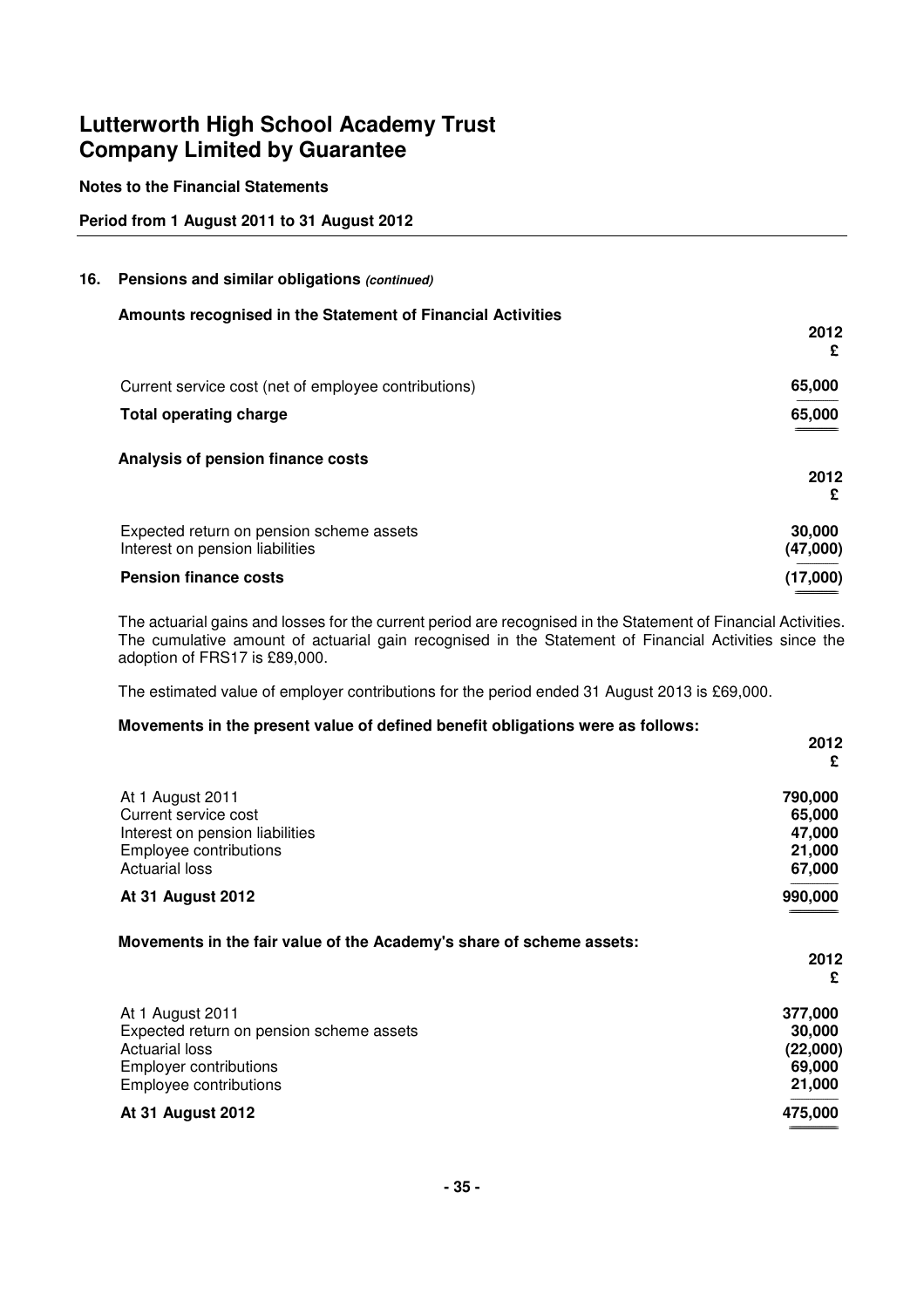**Notes to the Financial Statements**

## **Period from 1 August 2011 to 31 August 2012**

| 16. | Pensions and similar obligations (continued)<br>Reconciliation of opening and closing deficit:                                                                                 |                                                         |
|-----|--------------------------------------------------------------------------------------------------------------------------------------------------------------------------------|---------------------------------------------------------|
|     |                                                                                                                                                                                | 2012<br>£                                               |
|     | Pension scheme liability transferred<br>Current service cost (net of employee contributions)<br><b>Employer contributions</b><br>Other finance income<br><b>Actuarial loss</b> | (413,000)<br>(65,000)<br>69,000<br>(17,000)<br>(89,000) |
|     | Deficit at 31 August 2012                                                                                                                                                      | (515,000)                                               |
|     | The five year history of experience adjustments is as follows:                                                                                                                 | 2012<br>£                                               |
|     | Present value of defined benefit obligations<br>Fair value of share of scheme assets                                                                                           | (990,000)<br>475,000                                    |
|     | Deficit in the scheme                                                                                                                                                          | (515,000)                                               |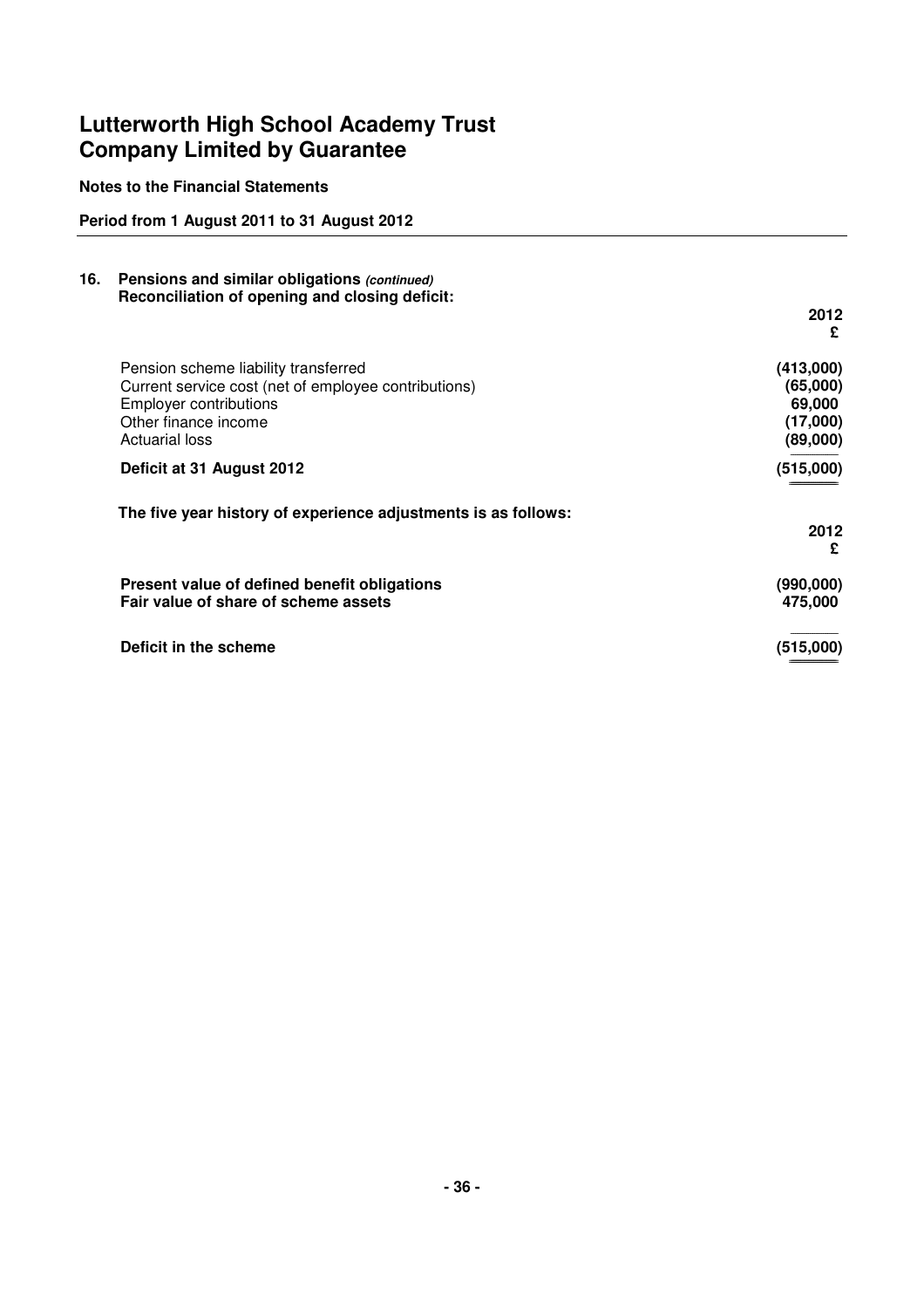## **Notes to the Financial Statements**

## **Period from 1 August 2011 to 31 August 2012**

## **17. Funds**

|                                                                        | Incoming<br>resources<br>£ | <b>Resources</b><br>expended<br>£ | <b>Gains and</b><br><b>losses</b><br>£ | <b>Transfer</b><br>£ | <b>Balance at</b><br>31 Aug<br>2012<br>£ |
|------------------------------------------------------------------------|----------------------------|-----------------------------------|----------------------------------------|----------------------|------------------------------------------|
| <b>Restricted general funds</b>                                        |                            |                                   |                                        |                      |                                          |
| General annual grant (GAG)<br>Academy conversion grant                 | 3,353,817<br>25,000        | (2,816,664)<br>(25,000)           |                                        | (8,627)              | 528,526                                  |
| Other EFA grants                                                       | 90,306                     | (74, 140)                         |                                        | (16, 166)            |                                          |
| Defined benefit pension scheme                                         |                            | (426,000)                         | (89,000)                               |                      | (515,000)                                |
| LEA income and other grants                                            | 283,860                    | (283, 860)                        |                                        |                      |                                          |
|                                                                        | 3,752,983                  | (3,625,664)                       | (89,000)                               | (24, 793)            | 13,526                                   |
| <b>Restricted fixed asset funds</b>                                    |                            |                                   |                                        |                      |                                          |
| <b>Transfers from Local Authority</b>                                  | 5,995,918                  | (142, 933)                        |                                        |                      | 5,852,985                                |
| Capital expenditure from GAG<br>Capital expenditure from LEA and other |                            |                                   |                                        | 8,627                | 8,627                                    |
| grants                                                                 |                            |                                   |                                        | 16,166               | 16,166                                   |
|                                                                        | 5,995,918                  | (142, 933)                        |                                        | 24,793               | 5,877,778                                |
| Total restricted funds                                                 | 9,748,901                  | (3,768,597)                       | (89,000)                               |                      | 5,891,304                                |
| <b>Unrestricted funds</b>                                              |                            |                                   |                                        |                      |                                          |
| General funds                                                          | 18,178                     | (7,619)                           |                                        |                      | 10,559                                   |
| <b>Total unrestricted funds</b>                                        | 18,178                     | (7,619)                           |                                        |                      | 10,559                                   |
| <b>Total funds</b>                                                     | 9,767,079                  | (3,776,216)                       | (89,000)                               |                      | 5,901,863                                |

 The transfer between the restricted General Annual Grant fund and restricted fixed asset funds represents amounts capitalised during the period.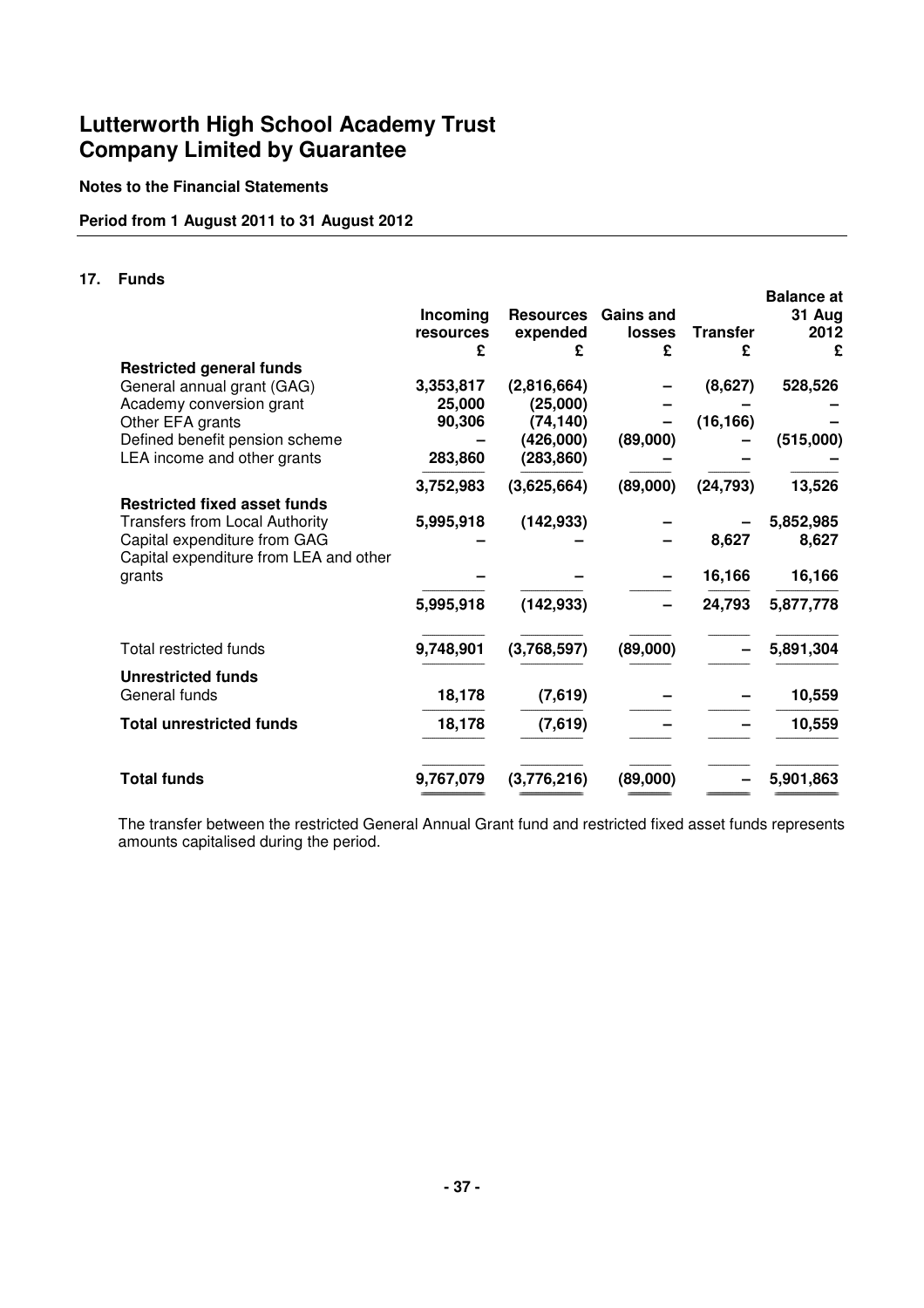#### **Notes to the Financial Statements**

#### **Period from 1 August 2011 to 31 August 2012**

#### **18. Analysis of net assets between funds**

Fund balances at 31 August 2012 are represented by:

|                            | Unrestricted | <b>Restricted</b><br>funds general funds |           | <b>Total</b> |
|----------------------------|--------------|------------------------------------------|-----------|--------------|
|                            | £            | £                                        | £         | £            |
| Tangible fixed assets      |              |                                          | 5,877,778 | 5,877,778    |
| Current assets             | 10,559       | 784,222                                  |           | 794,781      |
| <b>Current liabilities</b> |              | (255, 696)                               |           | (255, 696)   |
| Pension scheme liability   |              | (515,000)                                |           | (515,000)    |
|                            | 10,559       | 13,526                                   | 5,877,778 | 5,901,863    |
|                            |              |                                          |           |              |

#### **19. Conversion to an Academy Trust**

 On 1 August 2011 Lutterworth High School converted to Academy Trust status under the Academies Act 2010 and all the operations and assets and liabilities were transferred to Lutterworth High School Academy Trust from the Leicestershire Education Authority for no consideration.

 The transfer has been accounted for using the acquisition method. The assets and liabilities transferred were valued at their fair value and recognised in the balance sheet under the appropriate headings with a corresponding net amount recognised as net income in the Statement of Financial Activities as voluntary income.

 The following table sets out the fair values of the identifiable assets and liabilities transferred and an analysis of their recognition in the SOFA. **Restricted** 

|                                                              | Unrestricted<br>£ | <b>Restricted</b><br>funds general fund<br>£ | Restricted<br>fixed asset<br>fund<br>£ | Total<br>£        |
|--------------------------------------------------------------|-------------------|----------------------------------------------|----------------------------------------|-------------------|
| Tangible fixed assets<br>Freehold/leasehold land & buildings |                   |                                              | 5,849,491                              | 5,849,491         |
| Other tangible fixed assets<br>Budget surplus on LA funds    |                   | 33,664                                       | 146,427                                | 146,427<br>33,664 |
| LGPS pension deficit                                         |                   | (413,000)                                    |                                        | (413,000)         |
| <b>Net assets</b>                                            |                   | (379, 336)                                   | 5,995,918                              | 5,616,582         |

### **20. Related party transactions**

 Owing to the nature of the Academy's operations and the composition of the Governors Body being drawn from local public and private sector organisations, it is inevitable that transactions will take place with organisations in which a member of the Governors Body may have an interest. All transactions involving such organisations are conducted at arm's length and in accordance with the Academy's financial regulations and normal procurement procedures.